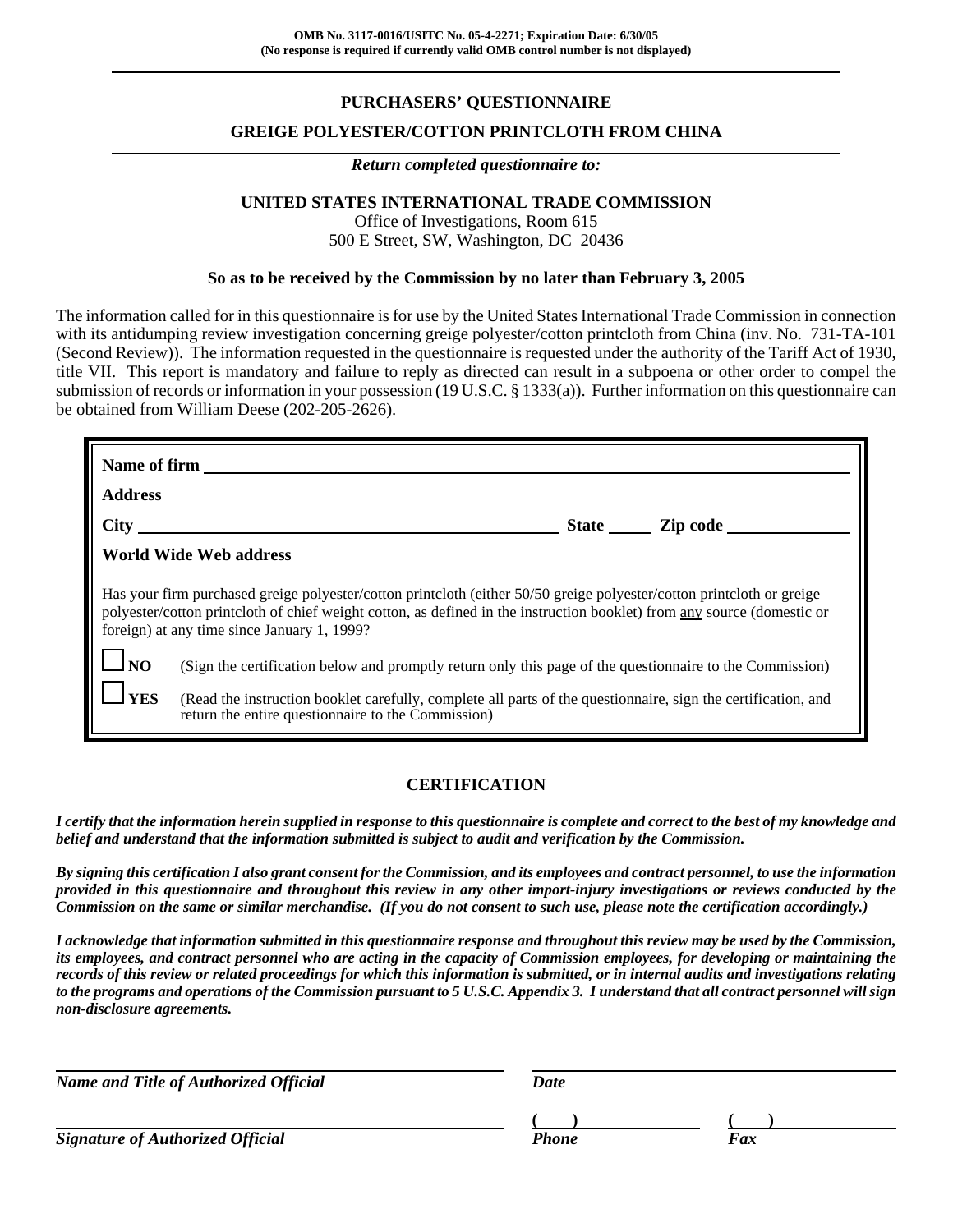### **PART I.--GENERAL QUESTIONS**

### **For questions on "greige polyester/cotton printcloth," if your answer to any question would differ between (1) 50/50 greige polyester/cotton printcloth and (2) greige polyester/cotton printcloth of chief weight cotton, please provide separate answers for those products.**

The questions in this questionnaire have been reviewed with market participants to ensure that issues of concern are adequately addressed and that data requests are sufficient, meaningful, and as limited as possible. Public reporting burden for this questionnaire is estimated to average 20 hours per response, including the time for reviewing instructions, searching existing data sources, gathering the data needed, and completing and reviewing the questionnaire. Send comments regarding the accuracy of this burden estimate or any other aspect of this collection of information, including suggestions for reducing the burden, to the Office of Investigations, U.S. International Trade Commission, 500 E Street, SW, Washington, DC 20436.

I-1a. Please report below the actual number of hours required and the cost to your firm of preparing the reply to this questionnaire and completing the form.

hours dollars

- I-1b. We are interested in any comments you may have for improving this questionnaire in general or the clarity of specific questions. Please attach such comments to your response or send them to the above address.
- I-2. Provide the name and address of establishment(s) covered by this questionnaire (see pages 3-4 of the instruction booklet for reporting guidelines). If your firm is publicly traded, please specify the stock exchange and trading symbol.
- I-3. Is your firm owned, in whole or in part, by any other firm?

 $\Box$  No  $\Box$  Yes--List the following information.

Extent of Firm name Address and Address ownership

I-4. Does your firm have any related firms, either domestic or foreign, which are engaged in importing greige polyester/cotton printcloth from China into the United States or which are engaged in exporting greige polyester/cotton printcloth from China to the United States?

 $\perp$  Yes--List the following information.

Firm name **Address** Address **Address** Affiliation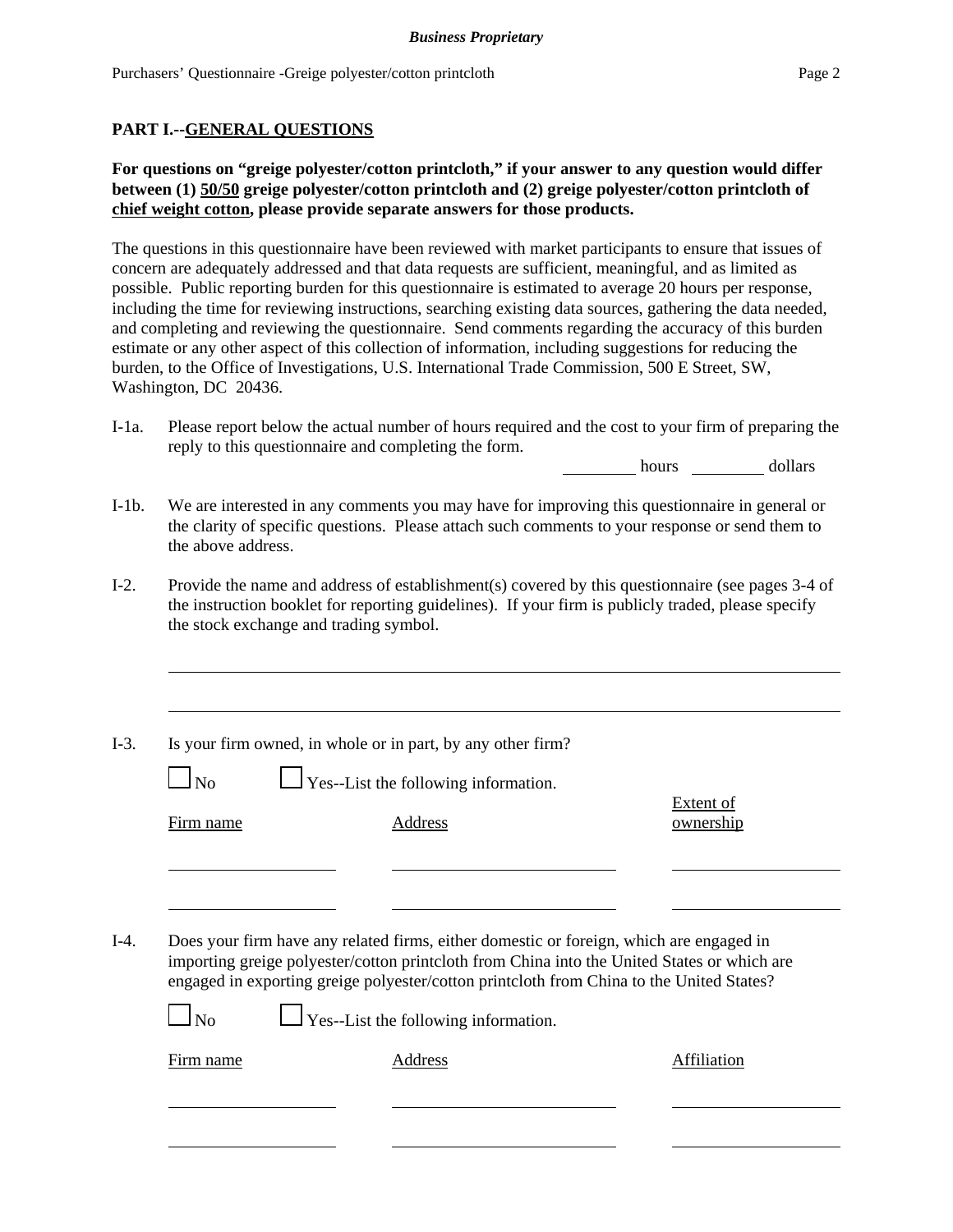### **PART I.--GENERAL QUESTIONS--***Continued*

**For questions on "greige polyester/cotton printcloth," if your answer to any question would differ between (1) 50/50 greige polyester/cotton printcloth and (2) greige polyester/cotton printcloth of chief weight cotton, please provide separate answers for those products.**

I-5. Does your firm have any related firms, either domestic or foreign, which are engaged in the production of greige polyester/cotton printcloth?

| Firm name |
|-----------|
|-----------|

Address Affiliation

I-6. In Part III of this questionnaire we request a copy of your company's business plan. Does your company or any related firm have a business plan or any internal documents that describe, discuss, or analyze expected future market conditions for China?

 $\Box$  No  $\Box$  Yes--Please provide the requested documents. If you are not providing the requested documents, please explain why not.

- I-7. The Commission has received information that a large number of domestic producers have stopped production of greige polyester/cotton printcloth over the past five years. Please provide your understanding as to whether this information is correct. If so, please explain how it has impacted your purchases of this product . If you have knowledge regarding why so many producers have stopped producing this product, please provide it.
- I-8. **COMPARABILITY OF TYPES OF GREIGE POLYESTER/COTTON PRINTCLOTH Please describe the differences and similarities between 50/50 greige polyester/cotton printcloth and greige polyester cotton printcloth of chief weight cotton for the following factors: (a) physical properties; (b) manufacturing processes–where and how they are made, and whether there are common facilities and employees; (c) end uses–include a discussion of the interchangeability of the products in specific, representative end uses and provide an estimate of how often the products actually are used in such applications; (d) channels of distribution--describe the specific customer requirements and channels of distribution/market situation in which the products are sold; and (e) price. Use additional pages as necessary.**

(a) Physical properties: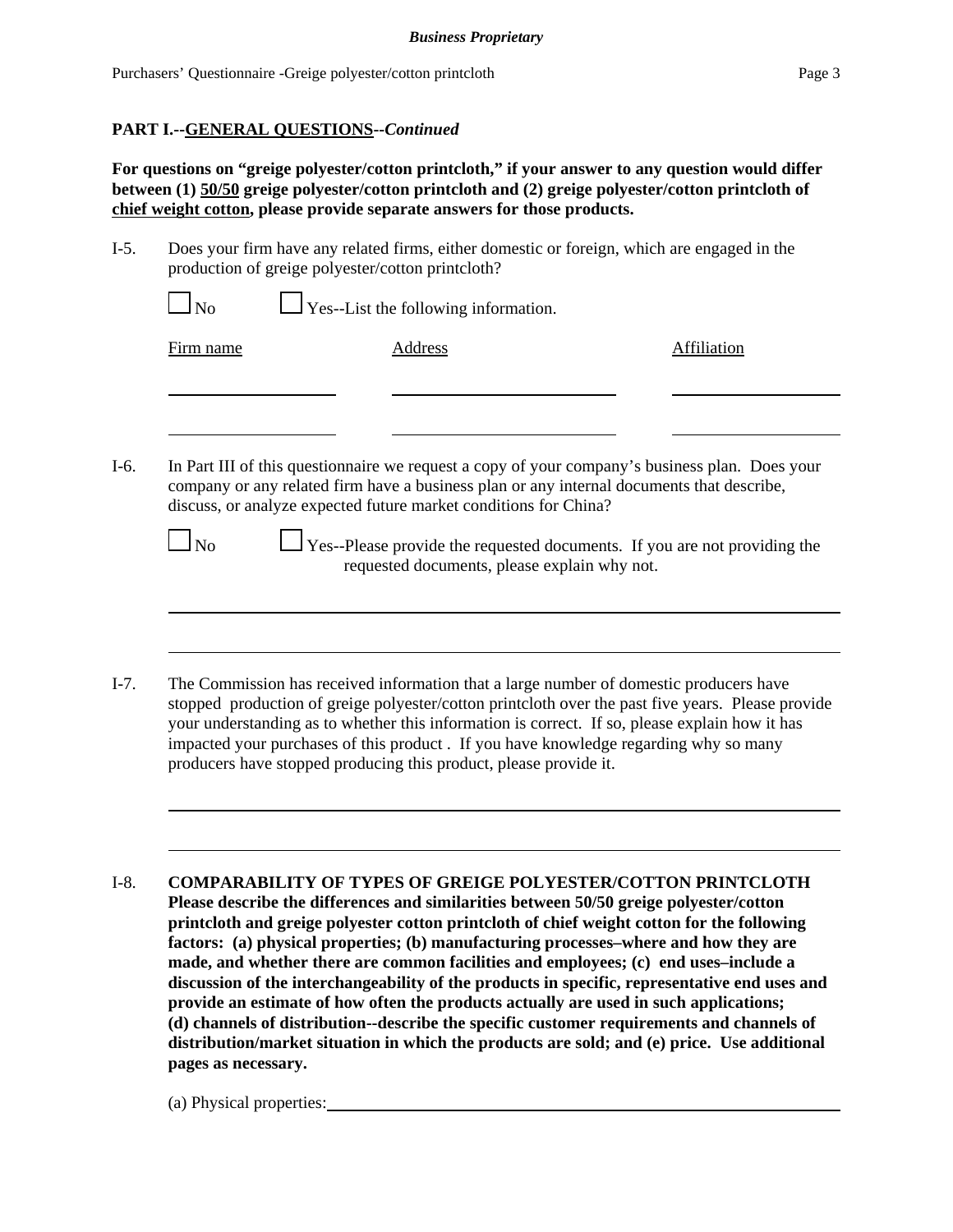# **PART I.--GENERAL QUESTIONS--***Continued*

| (b) Manufacturing processes:                |
|---------------------------------------------|
|                                             |
|                                             |
|                                             |
| $(c)$ End uses: $\overline{\qquad \qquad }$ |
|                                             |
|                                             |
|                                             |
|                                             |
|                                             |
| $(e)$ Price: $\qquad \qquad$                |
|                                             |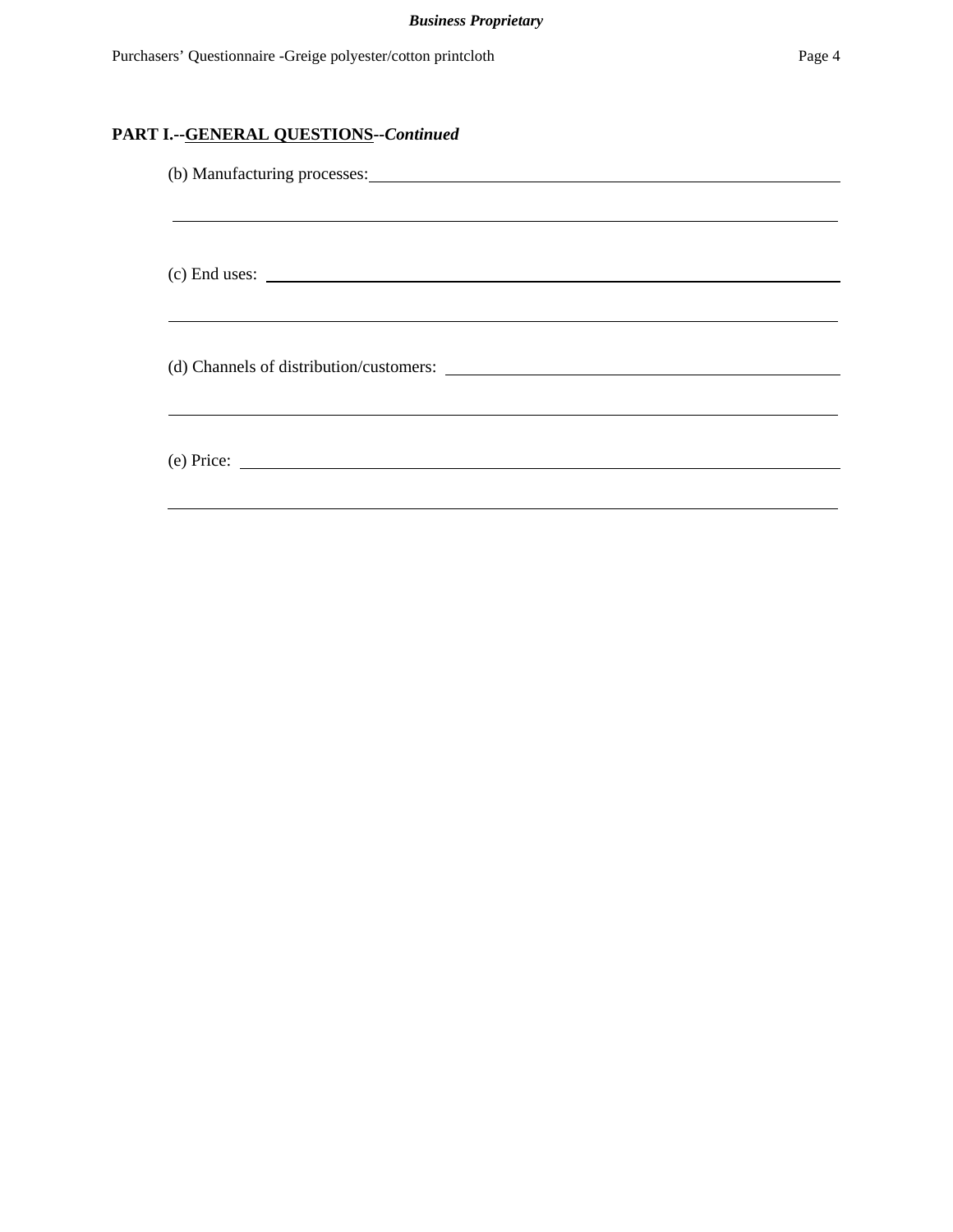### **PART II.--PURCHASES**

II-1. Report, as indicated below, your firm's purchases (either directly or through a sales agent or broker) of greige polyester/cotton printcloth of chief weight cotton. Report based on delivery date, not order date.

| (Quantity in 1,000 square yards, value in \$1,000)           |      |      |      |      |      |      |
|--------------------------------------------------------------|------|------|------|------|------|------|
| Greige polyester/cotton printcloth<br>of chief weight cotton | 1999 | 2000 | 2001 | 2001 | 2003 | 2004 |
| <b>PURCHASES OF PRODUCT PRODUCED IN THE UNITED STATES:</b>   |      |      |      |      |      |      |
| Quantity                                                     |      |      |      |      |      |      |
| Value                                                        |      |      |      |      |      |      |
| <b>PURCHASES OF PRODUCT PRODUCED IN CHINA:</b>               |      |      |      |      |      |      |
| Quantity                                                     |      |      |      |      |      |      |
| Value                                                        |      |      |      |      |      |      |
| PURCHASES OF PRODUCT PRODUCED IN ALL OTHER COUNTRIES:1       |      |      |      |      |      |      |
| Quantity                                                     |      |      |      |      |      |      |
| Value                                                        |      |      |      |      |      |      |
| Please identify these countries:                             |      |      |      |      |      |      |
|                                                              |      |      |      |      |      |      |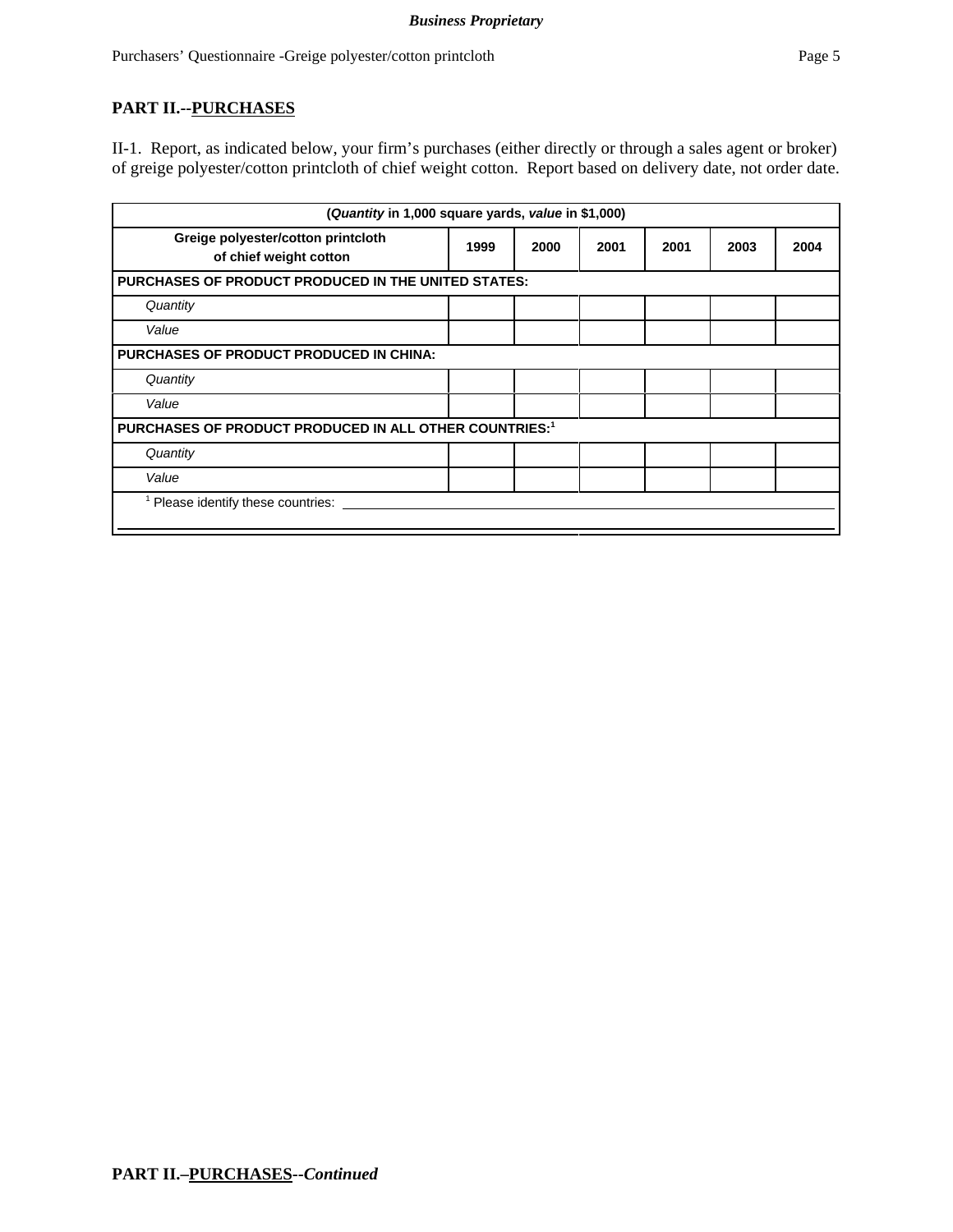II-2. Report, as indicated below, your firm's purchases (either directly or through a sales agent or broker) of **all** greige polyester/cotton printcloth. Report based on delivery date, not order date.

| (Quantity in 1,000 square yards, value in \$1,000)         |      |      |      |      |      |      |
|------------------------------------------------------------|------|------|------|------|------|------|
| All greige polyester/cotton printcloth                     | 1999 | 2000 | 2001 | 2001 | 2003 | 2004 |
| <b>PURCHASES OF PRODUCT PRODUCED IN THE UNITED STATES:</b> |      |      |      |      |      |      |
| Quantity                                                   |      |      |      |      |      |      |
| Value                                                      |      |      |      |      |      |      |
| <b>PURCHASES OF PRODUCT PRODUCED IN CHINA:</b>             |      |      |      |      |      |      |
| Quantity                                                   |      |      |      |      |      |      |
| Value                                                      |      |      |      |      |      |      |
| PURCHASES OF PRODUCT PRODUCED IN ALL OTHER COUNTRIES:1     |      |      |      |      |      |      |
| Quantity                                                   |      |      |      |      |      |      |
| Value                                                      |      |      |      |      |      |      |
| Please identify these countries:                           |      |      |      |      |      |      |

**For questions on "greige polyester/cotton printcloth," if your answer to any question would differ between (1) 50/50 greige polyester/cotton printcloth and (2) greige polyester/cotton printcloth of chief weight cotton, please provide separate answers for those products.**

II-3. If the relative levels of your firm's purchases of greige polyester/cotton printcloth from different sources (both domestic and foreign) have changed since 1983 (the year the antidumping duty order under review became effective), please list the country, state whether the relative share from that country has increased or decreased, and state the reason.

| <b>Country</b> | Increase/decrease | Reason |
|----------------|-------------------|--------|
|                |                   |        |
|                |                   |        |
|                |                   |        |
|                |                   |        |
|                |                   |        |
|                |                   |        |

II-4. (a) Did your firm purchase greige polyester/cotton printcloth from China before 1983?



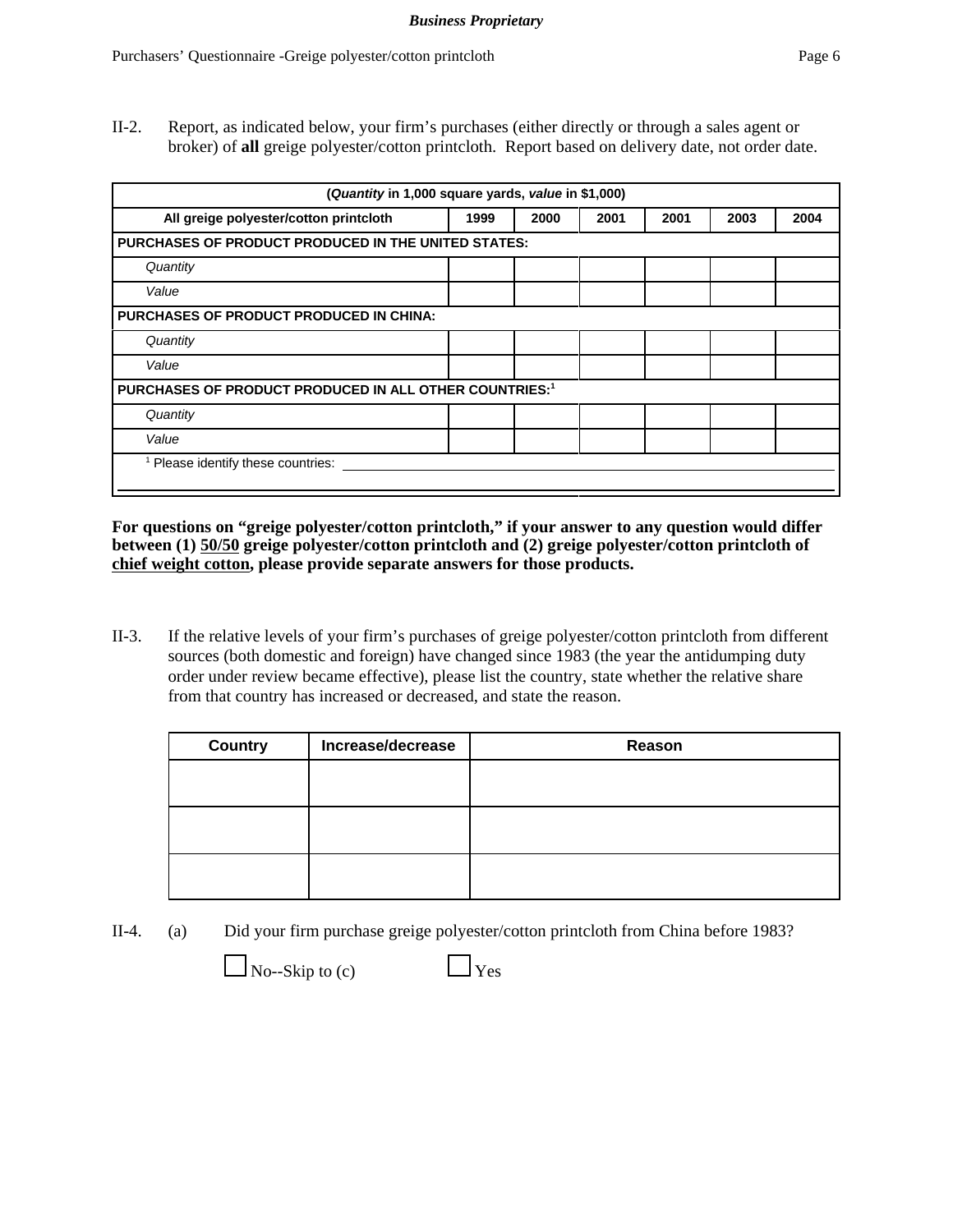### **PART II.–PURCHASES--***Continued*

**For questions on "greige polyester/cotton printcloth," if your answer to any question would differ between (1) 50/50 greige polyester/cotton printcloth and (2) greige polyester/cotton printcloth of chief weight cotton, please provide separate answers for those products.**

| $II-4.$ | (b) | If you answered "Yes" to question II-4(a), has your pattern of purchasing greige<br>polyester/cotton printcloth from China changed since 1983?         |
|---------|-----|--------------------------------------------------------------------------------------------------------------------------------------------------------|
|         |     | No, our pattern of purchasing is essentially unchanged.                                                                                                |
|         |     | Yes, we discontinued purchases from China because of the order.                                                                                        |
|         |     | $\perp$ Yes, we reduced purchases from China because of the order.                                                                                     |
|         |     | Yes, but we changed the pattern of purchases from China for reasons other<br>than the order (please explain below).                                    |
|         |     |                                                                                                                                                        |
| $II-4.$ | (c) | Has your pattern of purchasing greige polyester/cotton printcloth from nonsubject foreign<br>sources changed since 1983 (please check all that apply). |
|         |     | We did not purchase from nonsubject foreign sources before or after the order.                                                                         |
|         |     | $\Box$ No, our pattern of purchasing is essentially unchanged.                                                                                         |
|         |     | $\perp$ Yes, we increased purchases from nonsubject countries because of the order.                                                                    |
|         |     | Yes, but we changed our pattern of purchases from nonsubject countries for reasons<br>other than the order (please explain below).                     |
|         |     |                                                                                                                                                        |
| $II-4.$ | (d) | Has your pattern of purchasing greige polyester/cotton printcloth from domestic sources<br>changed since 1983 (please check all that apply).           |
|         |     | We did not purchase from domestic sources before or after the order.                                                                                   |
|         |     | No, our pattern of purchasing is essentially unchanged.                                                                                                |
|         |     | $\perp$ Yes, we increased purchases from domestic sources because of the order.                                                                        |
|         |     | Yes, but we changed our pattern of purchases from domestic sources for reasons<br>other than the order (please explain below).                         |
|         |     |                                                                                                                                                        |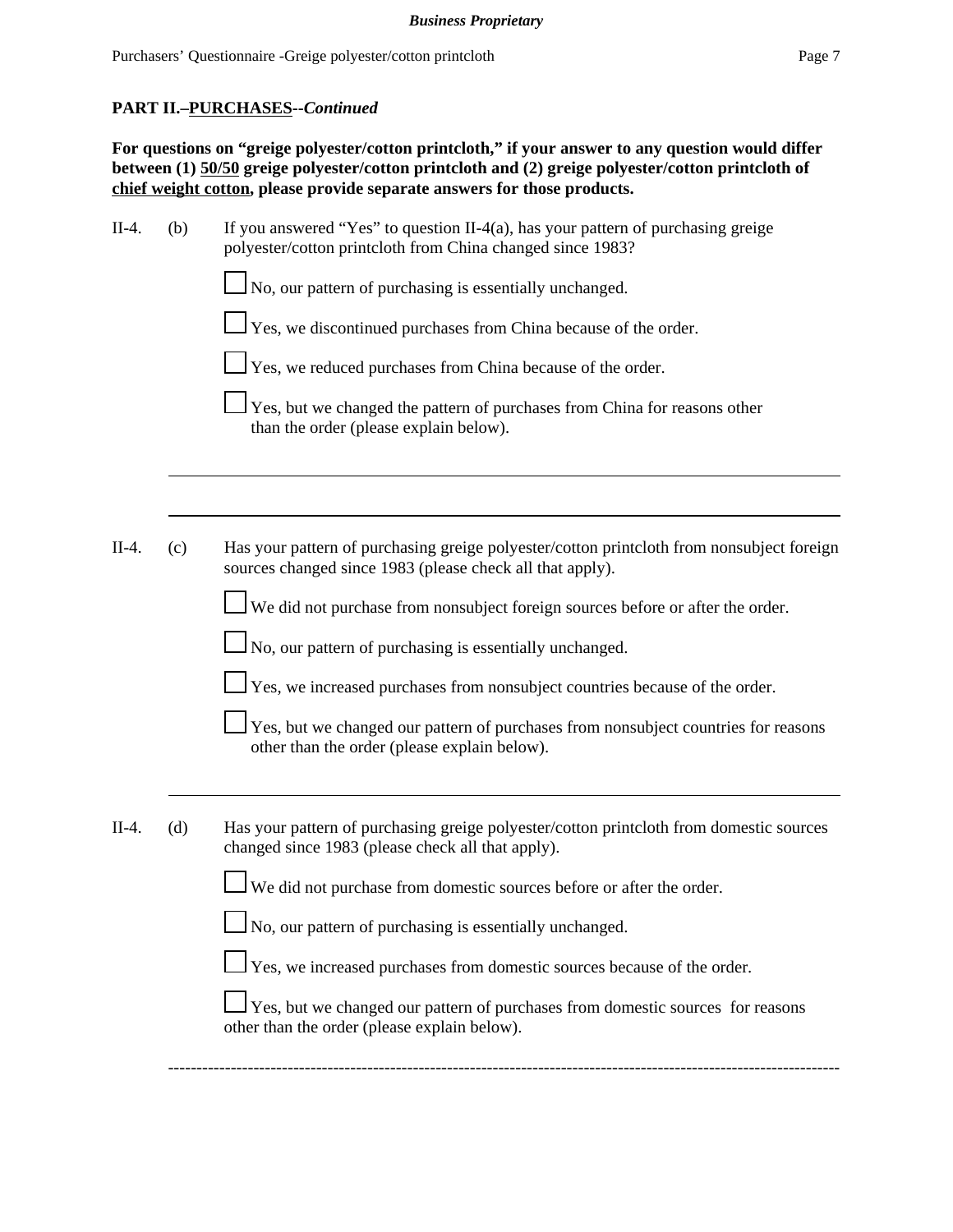**For questions on "greige polyester/cotton printcloth," if your answer to any question would differ between (1) 50/50 greige polyester/cotton printcloth and (2) greige polyester/cotton printcloth of chief weight cotton, please provide separate answers for those products.**

III-1. Which of the following best describes your firm as a purchaser of greige polyester/cotton printcloth (check all that apply, noting the specific end uses if known)?

| $\Box$ END USER (    |  |
|----------------------|--|
| $\Box$ DISTRIBUTOR ( |  |
| Other (              |  |

III-2. (a) If your firm is a distributor or reseller of greige polyester/cotton printcloth, what are the major types of consumers to which you sell greige polyester/cotton printcloth?

(b) Do you compete for sales to your customers with the manufacturers or importers from which you purchase greige polyester/cotton printcloth?

III-3. If your firm is an end user of greige polyester/cotton printcloth, list in order of quantity of greige polyester/cotton printcloth consumed, the top 3 products for which your firm purchases greige polyester/cotton printcloth as a component part or input. Please indicate what percentage of the total cost is accounted for by greige polyester/cotton printcloth.

|        | <b>Product you produce</b>    | Percent of cost accounted for by greige<br>polyester/cotton printcloth                                                                                                                |
|--------|-------------------------------|---------------------------------------------------------------------------------------------------------------------------------------------------------------------------------------|
|        | 2.<br>3.                      |                                                                                                                                                                                       |
| III-4. |                               | (a) If your firm is an end user of greige polyester/cotton printcloth, has the demand for your<br>final products incorporating greige polyester/cotton printcloth changed since 1983? |
|        | $\Box$ Unchanged<br>Increased | Decreased                                                                                                                                                                             |
|        |                               | (b) Has this had any effect on your firm's demand for greige polyester/cotton printcloth?                                                                                             |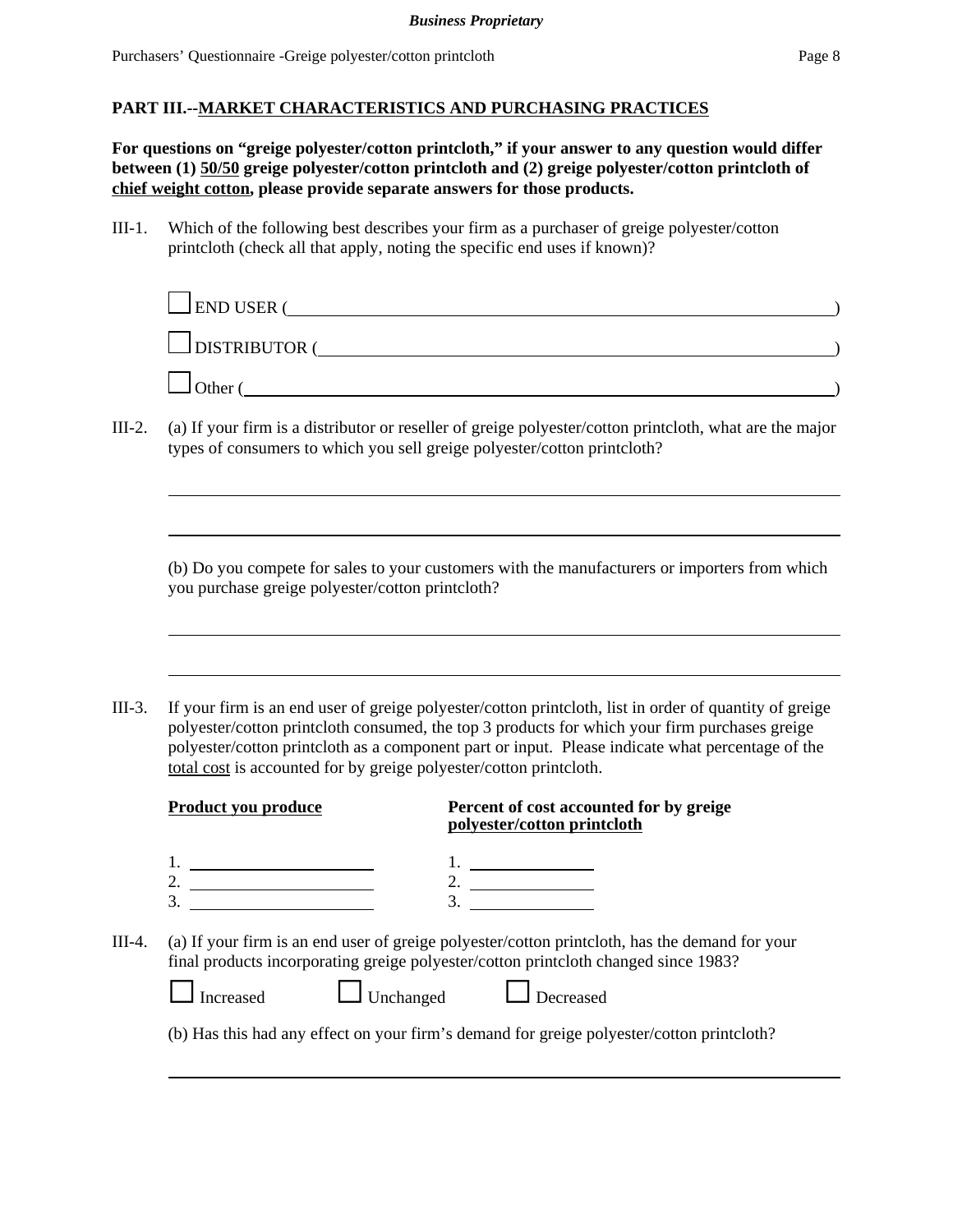**For questions on "greige polyester/cotton printcloth," if your answer to any question would differ between (1) 50/50 greige polyester/cotton printcloth and (2) greige polyester/cotton printcloth of chief weight cotton, please provide separate answers for those products.**

| $III-5.$ | Have there been any changes in the end uses of greige polyester/cotton printcloth since 1983?<br>Yes--Discuss the changes, noting the time period in which they occurred.<br>$\blacksquare$ No                                                                       |
|----------|----------------------------------------------------------------------------------------------------------------------------------------------------------------------------------------------------------------------------------------------------------------------|
| III-6.   | Do you anticipate any changes in terms of the end uses of greige polyester/cotton printcloth in the<br>future?<br>Yes--Please describe and identify the time period. Provide any<br>$\log$<br>underlying assumptions, along with relevant portions of business plans |
| $III-7.$ | or other supporting documentation, that address this issue.<br>(a) Please list in order of importance any products that may be substituted for greige                                                                                                                |
|          | polyester/cotton printcloth.<br>$(1)$ (1) (2) (2) (3)<br>(b) For each possible substitute product, please give examples of applications and end uses for<br>which they are substitutes.                                                                              |
|          | (c) Have changes in the prices of these products affected the price for greige polyester/cotton<br>printcloth?                                                                                                                                                       |
|          | Yes-Please explain.<br>N <sub>o</sub><br>Have there been any changes in the number or types of products that can be substituted for greige                                                                                                                           |
|          | polyester/cotton printcloth since 1983?<br>Yes--Please explain.<br>N <sub>o</sub>                                                                                                                                                                                    |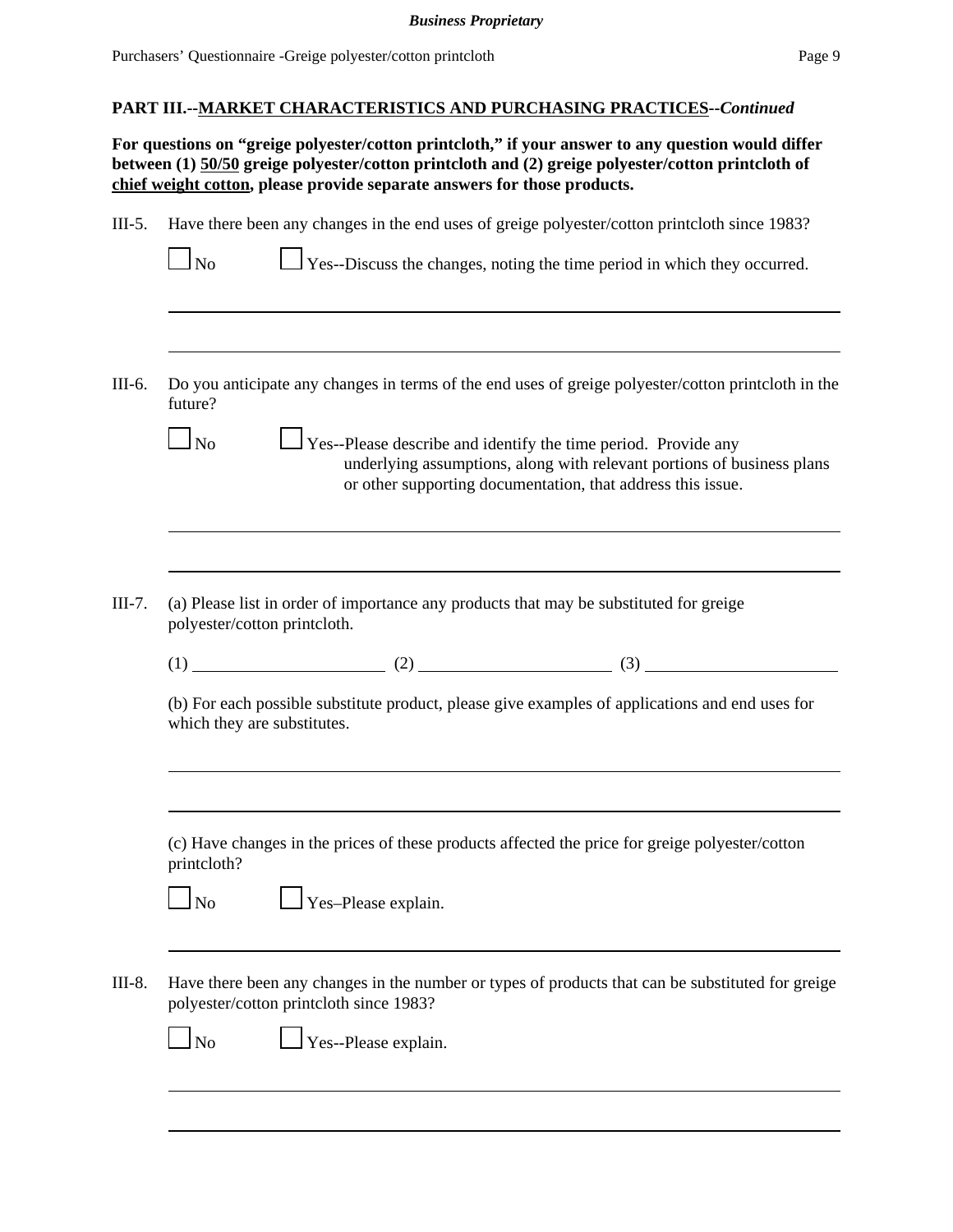**For questions on "greige polyester/cotton printcloth," if your answer to any question would differ between (1) 50/50 greige polyester/cotton printcloth and (2) greige polyester/cotton printcloth of chief weight cotton, please provide separate answers for those products.**

| III-9. Do you anticipate any changes in terms of the substitutability of other products for greige |
|----------------------------------------------------------------------------------------------------|
| polyester/cotton printcloth in the future?                                                         |

that address this issue.

| $\Box$ No | $\Box$ Yes--Please describe. Provide any underlying assumptions, along with |
|-----------|-----------------------------------------------------------------------------|
|           | relevant portions of business plans or other supporting documentation,      |

III-10. How has demand within the United States (and outside the United States, if known) for greige polyester/cotton printcloth changed since 1983?

|         | Unchanged<br>Increased<br>Decreased                                                                                                                                                                                  |  |  |  |  |  |  |
|---------|----------------------------------------------------------------------------------------------------------------------------------------------------------------------------------------------------------------------|--|--|--|--|--|--|
|         | Other (describe)                                                                                                                                                                                                     |  |  |  |  |  |  |
|         | What were the principal factors affecting changes in demand?                                                                                                                                                         |  |  |  |  |  |  |
|         |                                                                                                                                                                                                                      |  |  |  |  |  |  |
| III-11. | Do you anticipate any future changes in greige polyester/cotton printcloth demand in the United<br>States and, if known, the rest of the world?                                                                      |  |  |  |  |  |  |
|         | $\Box$ Yes--Please describe and identify the time period. Provide any<br>No<br>underlying assumptions, along with relevant portions of business plans<br>or other supporting documentation, that address this issue. |  |  |  |  |  |  |
|         |                                                                                                                                                                                                                      |  |  |  |  |  |  |
|         |                                                                                                                                                                                                                      |  |  |  |  |  |  |
|         |                                                                                                                                                                                                                      |  |  |  |  |  |  |

III-12. Please provide as separate attachments to this request any studies, surveys, etc., that you are aware of that quantify and/or otherwise discuss greige polyester/cotton printcloth demand and/or factors affecting greige polyester/cotton printcloth demand in the (1) United States, (2) each of the major producing/consuming countries, including those subject to this review, and (3) the world as a whole. Of particular interest is such data on an annual basis from 1983 to the present and forecasts of these demand data.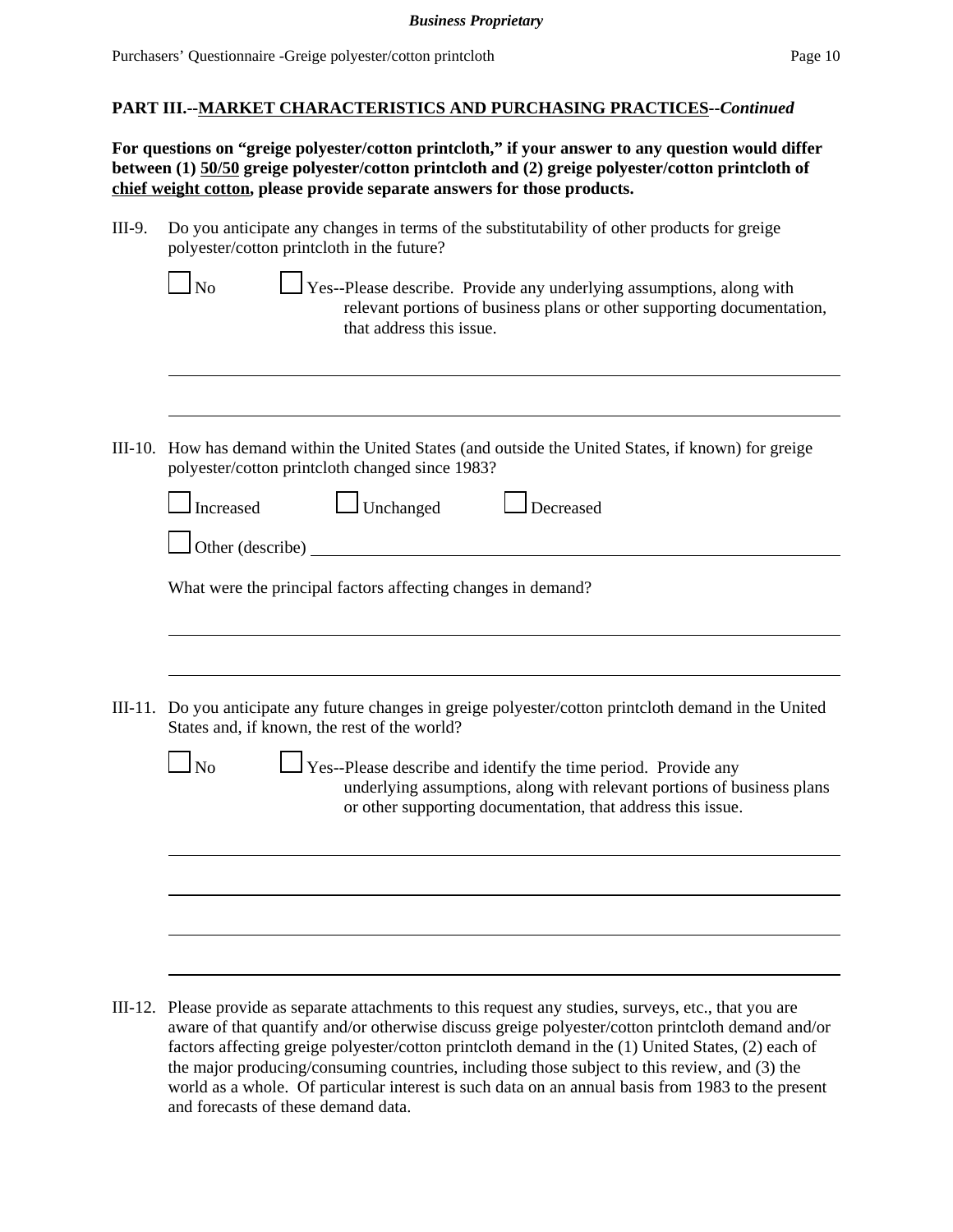**For questions on "greige polyester/cotton printcloth," if your answer to any question would differ between (1) 50/50 greige polyester/cotton printcloth and (2) greige polyester/cotton printcloth of chief weight cotton, please provide separate answers for those products.**

III-13. Have any changes occurred in any factors affecting supply (e.g., changes in availability or prices of raw materials, energy or labor; transportation conditions; production capacity and/or methods of production; technology; export markets; or alternative production opportunities) that affected the availability of U.S.-produced greige polyester/cotton printcloth in the U.S. market since 1983?

- $\Box$  Yes--Please note the time period(s) of any such changes, the factors(s) involved, and the impact such changes had on your shipment volumes and prices.
- III-14. Is buying a product that is produced in the United States an important factor in your firm's purchases of greige polyester/cotton printcloth (please check ALL that apply)?

| Yes--Purchases of domestic product are required by law or regulation (for example,<br>government purchases under "Buy American" provisions). This involves _____ percent<br>of all purchases of greige polyester/cotton printcloth. |
|-------------------------------------------------------------------------------------------------------------------------------------------------------------------------------------------------------------------------------------|
| Yes--Purchases of domestic product are not required by law or regulation, but are by your<br>customers. This involves _____ percent of all purchases of greige polyester/cotton<br>printcloth.                                      |
| Yes--Purchases of domestic product are important for other reasons (please specify these<br>reasons below). This involves <u>equal percent</u> of all purchases of greige polyester/cotton<br>printcloth.                           |
|                                                                                                                                                                                                                                     |
| . And Islam such as a structure of the model of the model of the leading of the state of second theory of                                                                                                                           |

III-15. (a) Is the greige polyester/cotton printcloth market subject to business cycles or conditions of competition distinctive to greige polyester/cotton printcloth?

| $\Box$ No | Yes--Please explain and provide estimates of the duration of any such cycle. |
|-----------|------------------------------------------------------------------------------|
|           |                                                                              |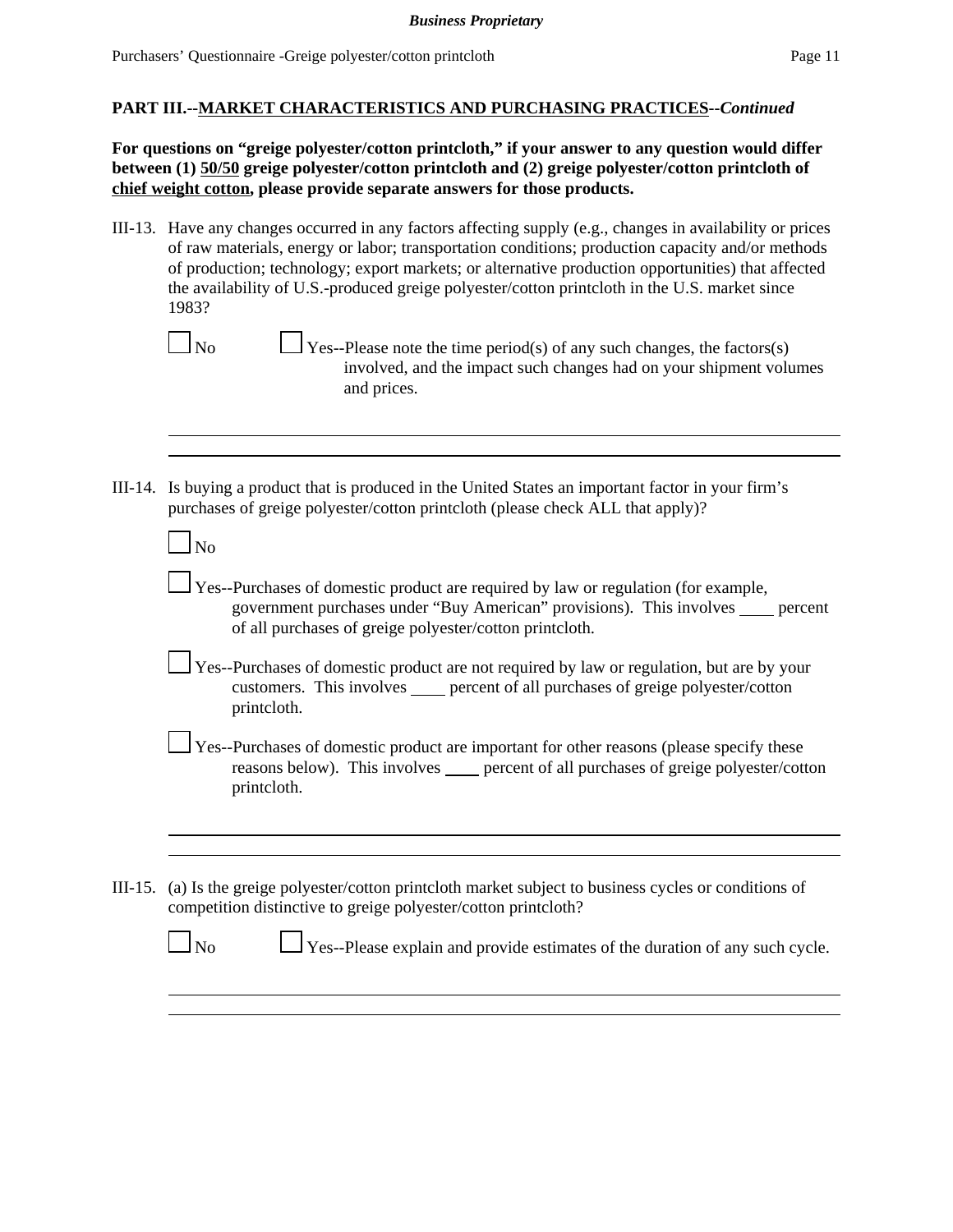#### *Business Proprietary*

#### **PART III.--MARKET CHARACTERISTICS AND PURCHASING PRACTICES--***Continued*

**For questions on "greige polyester/cotton printcloth," if your answer to any question would differ between (1) 50/50 greige polyester/cotton printcloth and (2) greige polyester/cotton printcloth of chief weight cotton, please provide separate answers for those products.**

III-15. (b) Has the emergence of new markets for greige polyester/cotton printcloth since 1983 affected the business cycles or conditions of competition distinctive to greige polyester/cotton printcloth?

 $\Box$  Yes--Please explain any such changes.

- III-16. Who are your major competitors?
- III-17. Does your firm, and to the extent that you know, do your customers make purchasing decisions involving greige polyester/cotton printcloth based on the producer of the greige polyester/cotton printcloth you purchase?

| Your firm:                                                                                                                             |  |  | $\Box$ Always $\Box$ Usually $\Box$ Sometimes $\Box$ Never |  |  |  |  |
|----------------------------------------------------------------------------------------------------------------------------------------|--|--|------------------------------------------------------------|--|--|--|--|
| Your customers:                                                                                                                        |  |  | $\Box$ Always $\Box$ Usually $\Box$ Sometimes $\Box$ Never |  |  |  |  |
| If at least sometimes, please discuss how your firm or your customers determine the producer and<br>why this information is important. |  |  |                                                            |  |  |  |  |
| Your firm:                                                                                                                             |  |  |                                                            |  |  |  |  |
|                                                                                                                                        |  |  |                                                            |  |  |  |  |
|                                                                                                                                        |  |  |                                                            |  |  |  |  |

Your customers: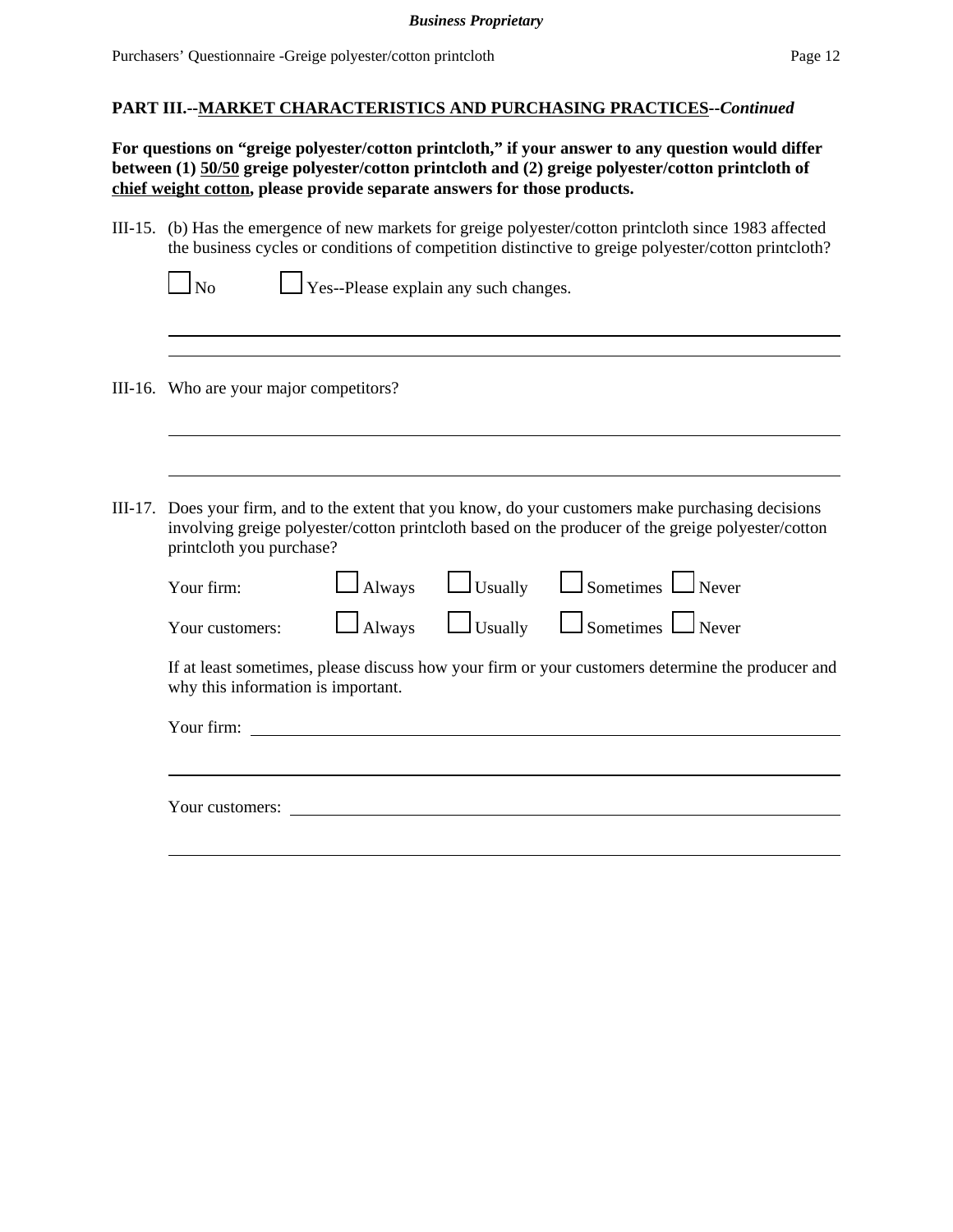**For questions on "greige polyester/cotton printcloth," if your answer to any question would differ between (1) 50/50 greige polyester/cotton printcloth and (2) greige polyester/cotton printcloth of chief weight cotton, please provide separate answers for those products.**

III-18. Does your firm, and to the extent that you know, do your customers make purchasing decisions involving greige polyester/cotton printcloth based on the country of origin of the greige polyester/cotton printcloth you purchase?

|                                                                                                                                      | Your firm:                                                                    | $\frac{1}{2}$ Always | $\Box$ Usually | $\Box$ Sometimes $\Box$ Never                                  |  |  |  |  |  |
|--------------------------------------------------------------------------------------------------------------------------------------|-------------------------------------------------------------------------------|----------------------|----------------|----------------------------------------------------------------|--|--|--|--|--|
|                                                                                                                                      | Your customers:                                                               | $\Box$ Always        | $\Box$ Usually | $\Box$ Sometimes $\Box$ Never                                  |  |  |  |  |  |
| If at least sometimes, please discuss how your firm or your customers determine the source and<br>why this information is important. |                                                                               |                      |                |                                                                |  |  |  |  |  |
|                                                                                                                                      |                                                                               |                      |                |                                                                |  |  |  |  |  |
|                                                                                                                                      |                                                                               |                      |                |                                                                |  |  |  |  |  |
|                                                                                                                                      |                                                                               |                      |                |                                                                |  |  |  |  |  |
|                                                                                                                                      |                                                                               |                      |                |                                                                |  |  |  |  |  |
| III-19.                                                                                                                              | (a) How frequently do you make purchases?                                     |                      |                |                                                                |  |  |  |  |  |
|                                                                                                                                      | $\Box$ Daily $\Box$ Weekly $\Box$ Monthly $\Box$ Quarterly $\Box$ Annually    |                      |                |                                                                |  |  |  |  |  |
|                                                                                                                                      | $\Box$ Other (specify) $\Box$                                                 |                      |                |                                                                |  |  |  |  |  |
| (b) Do you expect this purchasing pattern to change in the next two years?                                                           |                                                                               |                      |                |                                                                |  |  |  |  |  |
|                                                                                                                                      | $\Box$ No                                                                     |                      |                | $\perp$ Yes--How and why do you expect these changes to occur? |  |  |  |  |  |
|                                                                                                                                      |                                                                               |                      |                |                                                                |  |  |  |  |  |
|                                                                                                                                      |                                                                               |                      |                |                                                                |  |  |  |  |  |
|                                                                                                                                      | III-20. How many suppliers do you generally contact before making a purchase? |                      |                |                                                                |  |  |  |  |  |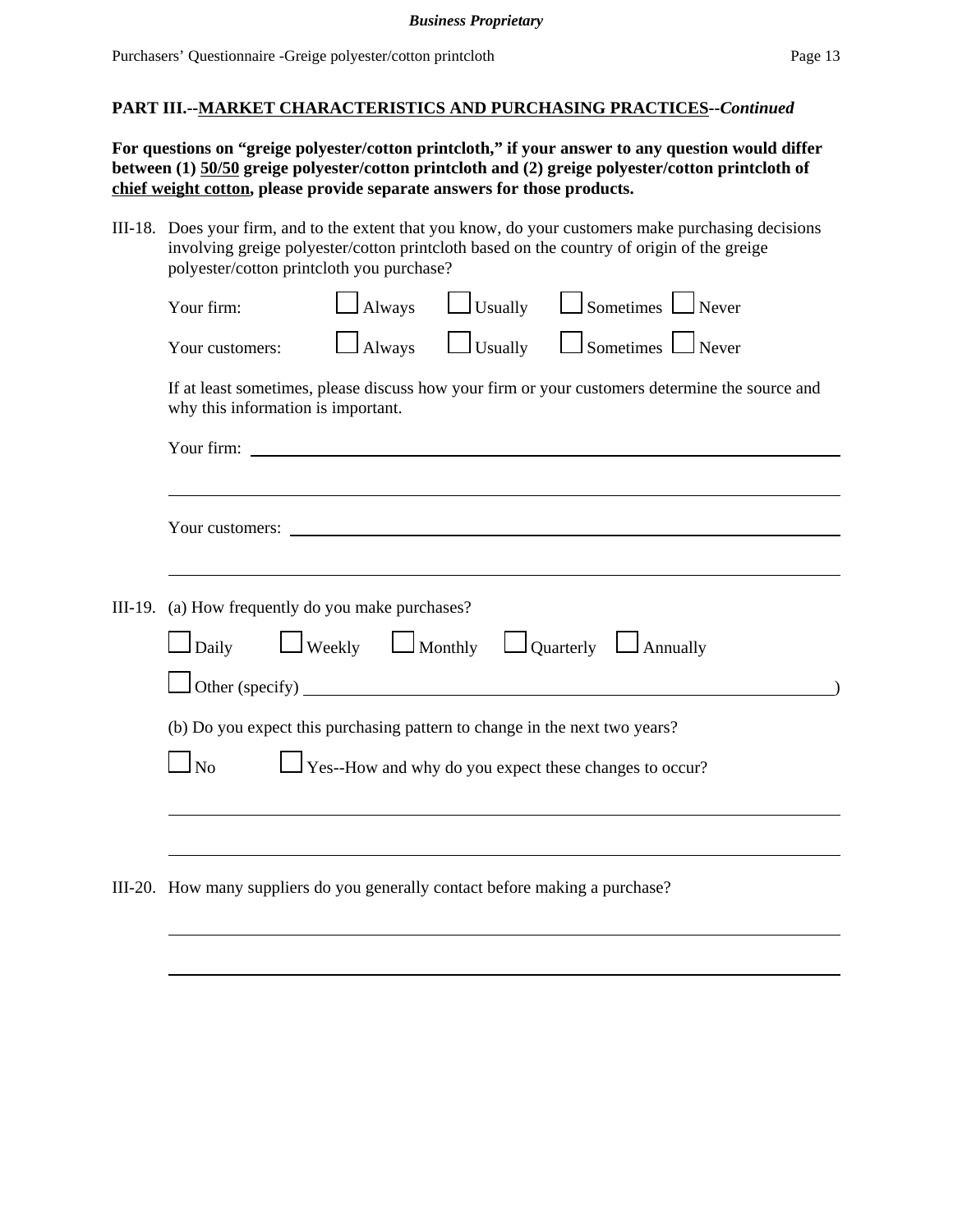**For questions on "greige polyester/cotton printcloth," if your answer to any question would differ between (1) 50/50 greige polyester/cotton printcloth and (2) greige polyester/cotton printcloth of chief weight cotton, please provide separate answers for those products.**

III-21. (a) Do purchases of greige polyester/cotton printcloth usually involve negotiations between supplier and purchaser?

| N <sub>0</sub> | $\Box$ Yes--Please describe these negotiations. In your response, please comment |
|----------------|----------------------------------------------------------------------------------|
|                | on whether purchasers generally quote competing prices as part of the            |
|                | negotiation process.                                                             |

(b) Does your firm tend to vary its purchases from a given supplier within a specified time period based on the price offered for that period?

| ×<br>۰. |
|---------|
|---------|

 $\perp$  Yes--Specify the time period.

- III-22. Have you changed suppliers in the last 5 years?
	- $\Box$  No  $\Box$  Yes--Please list the supplier or suppliers and indicate whether the firm was added or dropped as a supplier. Also give the reasons for the change and how frequently you change suppliers.
- III-23. (a) Are you aware of any new suppliers, either foreign or domestic, that have entered the market in the last 3 years?

| $\Box$ No | $\Box$ Yes--Please identify the firms and indicate how you become aware of them. |  |  |  |
|-----------|----------------------------------------------------------------------------------|--|--|--|
|           |                                                                                  |  |  |  |

(b) Do you expect new greige polyester/cotton printcloth suppliers to enter the market in the future?

No  $\Box$  Yes--Please provide details, noting the specific future time period in your response.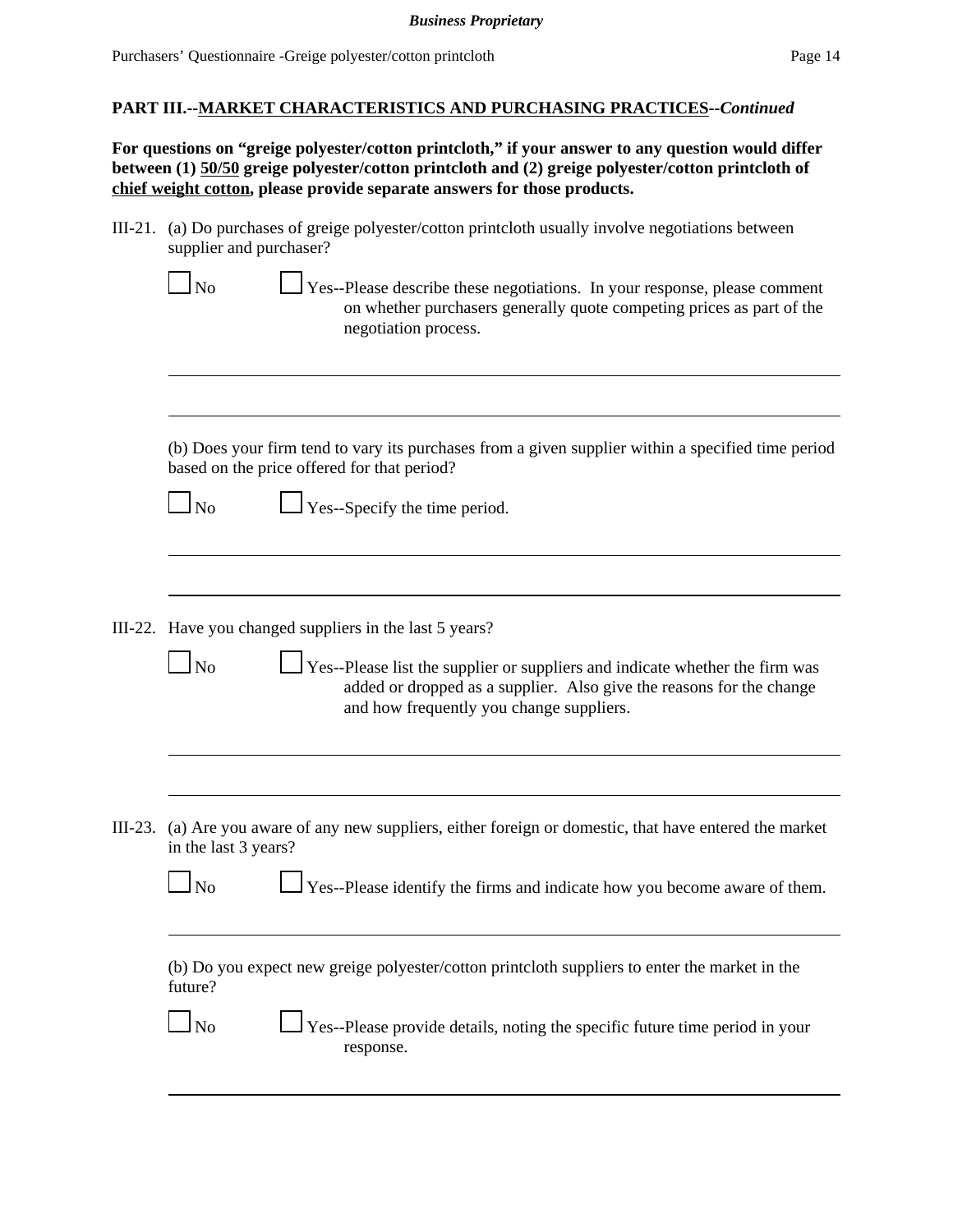**For questions on "greige polyester/cotton printcloth," if your answer to any question would differ between (1) 50/50 greige polyester/cotton printcloth and (2) greige polyester/cotton printcloth of chief weight cotton, please provide separate answers for those products.**

III-24. Do you require your suppliers to become certified or prequalified with respect to the quality, chemistry, strength, or other performance characteristic of the greige polyester/cotton printcloth they sell to your firm?

| $\sqrt{0}$ |  |
|------------|--|

 $\Gamma_{\text{Yes}-}$  percent of purchases in 2004  $\Gamma_{\text{Yes}-}$  Yes–all purchases

Please provide a general description of the certification or qualification process and the time required.

- III-25. Briefly describe the factors that you consider when qualifying a new supplier (e.g., quality of product, reliability of supplier, etc.) and estimate the time it takes to certify or qualify a new supplier.
- III-26. Since 1983, have any domestic or foreign producers failed in their attempts to certify or qualify their greige polyester/cotton printcloth with your firm or have any producers lost their approved status?



No  $\Box$  Yes--Please identify these firms, the countries where they are located, and the reasons why they failed the certification/qualification process.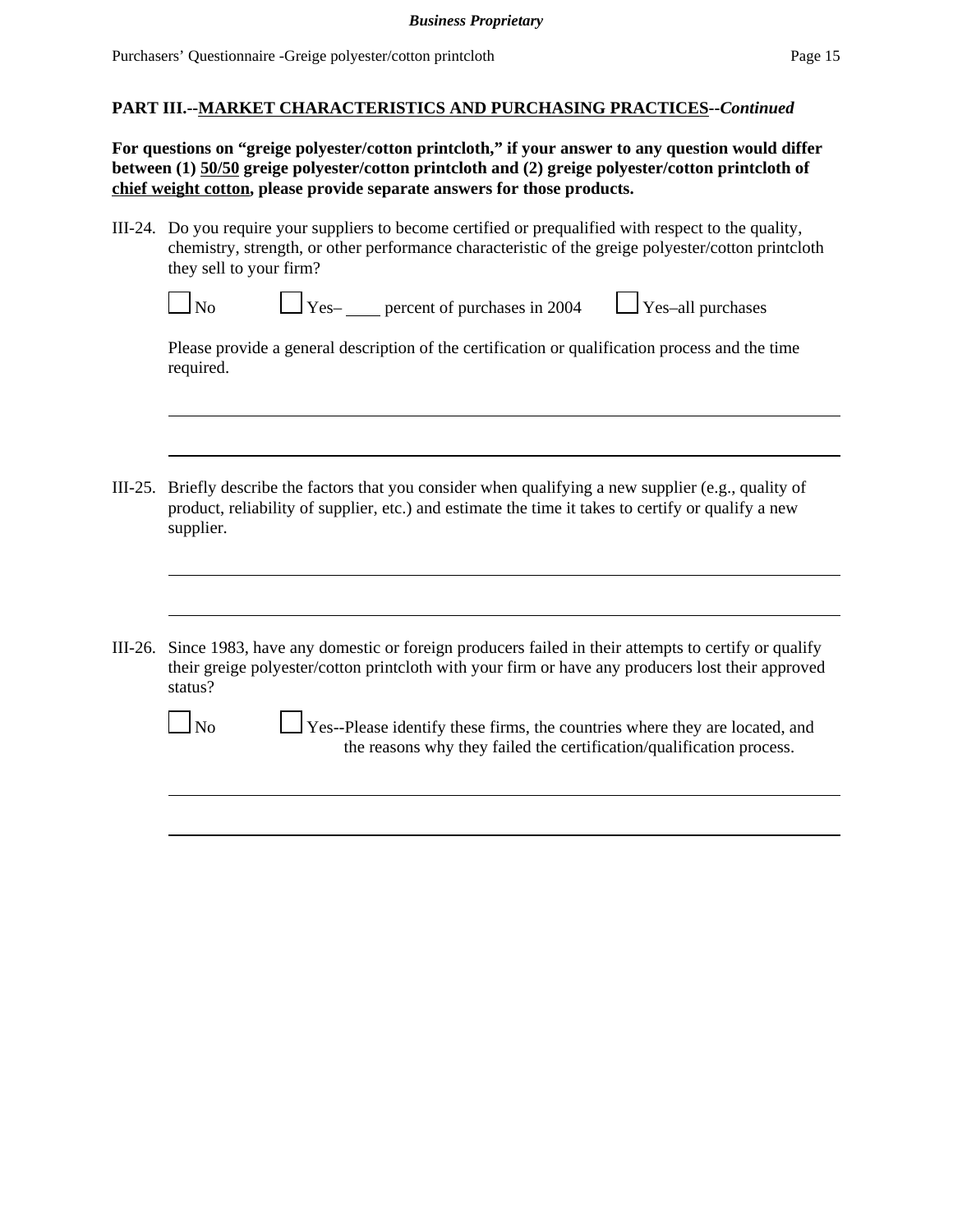**For questions on "greige polyester/cotton printcloth," if your answer to any question would differ between (1) 50/50 greige polyester/cotton printcloth and (2) greige polyester/cotton printcloth of chief weight cotton, please provide separate answers for those products. If you purchase both 50/50 greige polyester/cotton printcloth and greige polyester/cotton printcloth of chief weight cotton, please photocopy this page and provide separate answers for the two products, indicating clearly to which product the answers apply.**

III-27. (a) For the factors listed below, please rate each in terms of its importance in your purchase decision for greige polyester/cotton printcloth.

|                                                   | VERY<br><b>IMPORTANT</b> | SOMEWHAT<br>IMPORTANT | NOT<br><b>IMPORTANT</b> |
|---------------------------------------------------|--------------------------|-----------------------|-------------------------|
| Availability                                      |                          |                       |                         |
| Delivery terms                                    |                          |                       |                         |
| Delivery time                                     |                          |                       |                         |
| Discounts offered                                 |                          |                       |                         |
| Extension of credit                               |                          |                       |                         |
| Price                                             |                          |                       |                         |
| Minimum qty requirements                          |                          |                       |                         |
| Packaging                                         |                          |                       |                         |
| Product consistency                               |                          |                       |                         |
| Quality meets industry standards $\dots$ .        |                          |                       |                         |
| Quality exceeds industry standards                |                          |                       |                         |
| Product range                                     |                          |                       |                         |
| Reliability of supply $\dots\dots\dots\dots\dots$ |                          |                       |                         |
| Technical support/service                         |                          |                       |                         |
| U.S. transportation costs                         |                          |                       |                         |
| Other (specify):                                  |                          |                       |                         |
|                                                   |                          |                       |                         |
|                                                   |                          |                       |                         |
|                                                   |                          |                       |                         |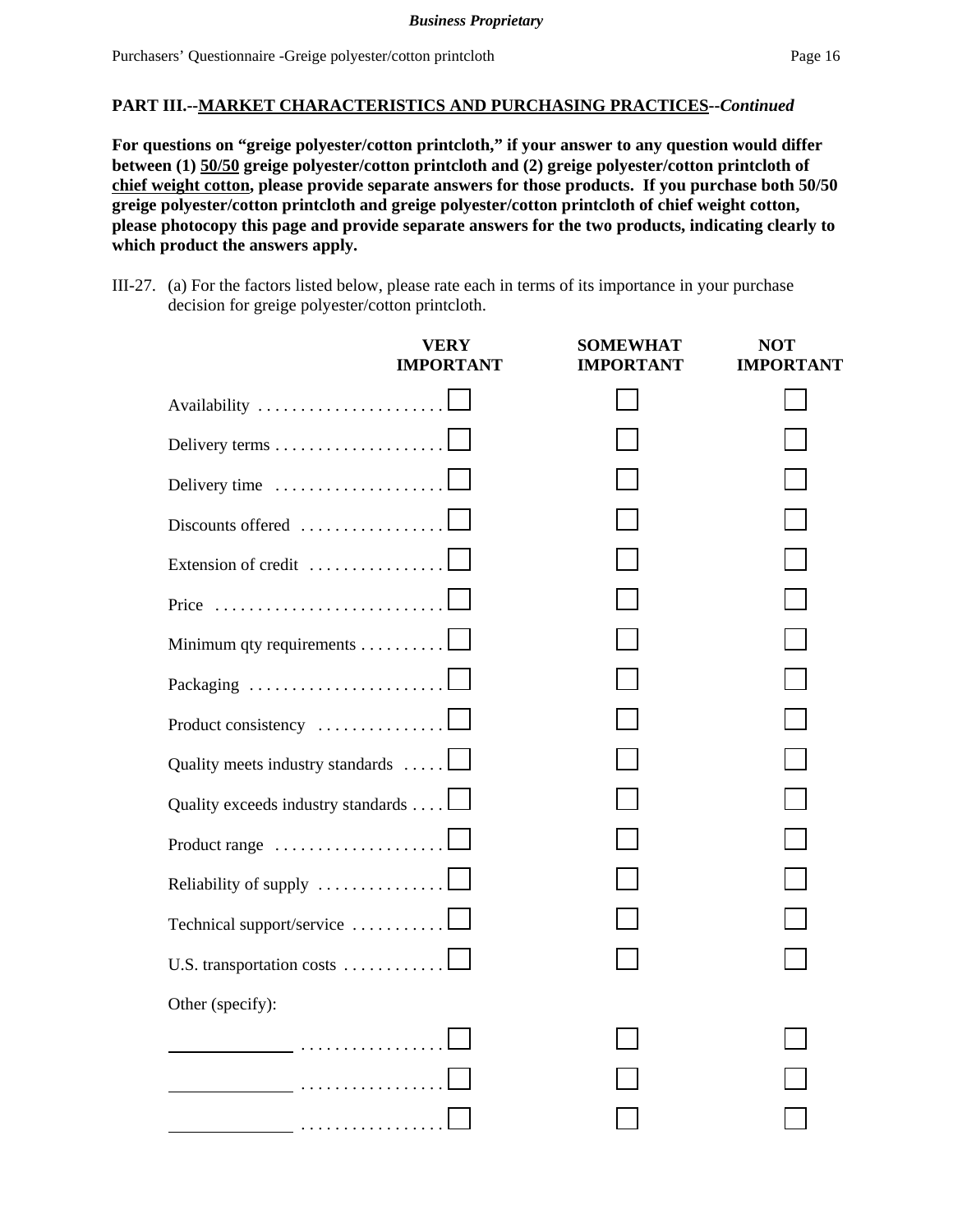**For questions on "greige polyester/cotton printcloth," if your answer to any question would differ between (1) 50/50 greige polyester/cotton printcloth and (2) greige polyester/cotton printcloth of chief weight cotton, please provide separate answers for those products.** 

III-27. (b) Please list, in order of their importance, the three major factors generally considered by your firm in deciding from whom to purchase greige polyester/cotton printcloth for any one order (examples include current availability, extension of credit, prearranged contracts, price, quality exceeding specifications or industry standards, range of supplier's product line, traditional supplier, etc.).

|         | 2. $\overline{\phantom{a}}$                                                                                                                                                                                                                                                                                                                                                                                                                                                                                                                                                                                                                                                                               |
|---------|-----------------------------------------------------------------------------------------------------------------------------------------------------------------------------------------------------------------------------------------------------------------------------------------------------------------------------------------------------------------------------------------------------------------------------------------------------------------------------------------------------------------------------------------------------------------------------------------------------------------------------------------------------------------------------------------------------------|
|         | $\frac{3}{2}$                                                                                                                                                                                                                                                                                                                                                                                                                                                                                                                                                                                                                                                                                             |
|         | Other factors or comments:                                                                                                                                                                                                                                                                                                                                                                                                                                                                                                                                                                                                                                                                                |
| III-28. | What characteristics does your firm consider when determining the quality of greige<br>polyester/cotton printcloth?                                                                                                                                                                                                                                                                                                                                                                                                                                                                                                                                                                                       |
|         |                                                                                                                                                                                                                                                                                                                                                                                                                                                                                                                                                                                                                                                                                                           |
|         | III-29. How often does your firm purchase the greige polyester/cotton printcloth that is offered at the<br>lowest price?                                                                                                                                                                                                                                                                                                                                                                                                                                                                                                                                                                                  |
|         | $\Box$ Usually<br>$\mathbf 1$ Never<br>$\Box$ Sometimes<br>$\Box$ Always                                                                                                                                                                                                                                                                                                                                                                                                                                                                                                                                                                                                                                  |
|         | III-30. Please list the names of any firms you considered price leaders in the greige polyester/cotton<br>printcloth market since 1983. A price leader is defined as (1) one or more firms that initiate a<br>price change, either upward or downward, that is followed by other firms, or (2) one or more<br>firms that have a significant impact on prices. A price leader does not necessarily have to be the<br>lowest priced supplier. For those firms identified as a price leader, please specify the time period<br>in which a price change was communicated, whether the price change was upward or downward,<br>and whether it covered a specific geographic region or a specific product type. |

III-31. Please describe how the above firm(s) exhibited price leadership.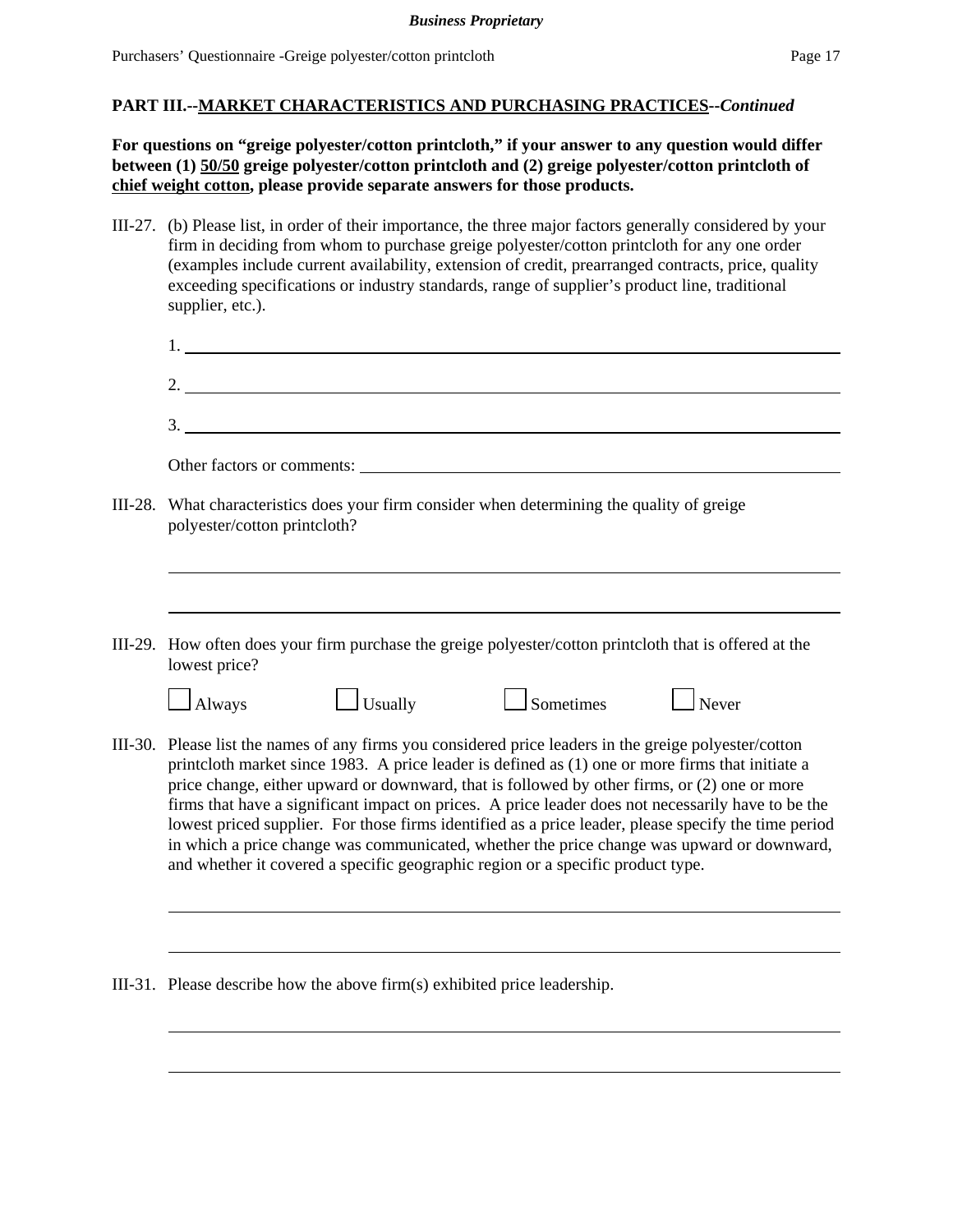**For questions on "greige polyester/cotton printcloth," if your answer to any question would differ between (1) 50/50 greige polyester/cotton printcloth and (2) greige polyester/cotton printcloth of chief weight cotton, please provide separate answers for those products.** 

III-32. How frequently does the price of the greige polyester/cotton printcloth you are purchasing change?

III-33. Does your firm purchase greige polyester/cotton printcloth over the internet?

- 
- $\Box$  No  $\Box$  Yes--Please describe, noting the estimated percentage of your firm's total purchases of greige polyester/cotton printcloth in 2004 accounted for by internet purchases.
- III-34. (a) As an attachment to this questionnaire, please identify and discuss any improvements/changes in the U.S. greige polyester/cotton printcloth industry since 1983 and explain fully, to the extent possible, the factor(s), including the order(s) under review, that was/(were) responsible for each improvement/change.

(b) Please also discuss fully, to the extent possible, any improvements/changes that you anticipate in the future in the U.S. greige polyester/cotton printcloth industry. Identify the specific future time period covered in your response, and discuss the factors that you believe would be responsible for each improvement/change.

III-35. What do you think will be the likely effects of any revocation of the antidumping duty order for imports of greige polyester/cotton printcloth of chief weight cotton from China? As appropriate, please discuss any potential effects of revocation of the antidumping duty order on (1) the future activities of your firm and (2) the U.S. market as a whole. Please note the future time period to which you are referring. Attach additional pages if necessary.

| (1) Activities of your firm: |  |
|------------------------------|--|
|                              |  |

(2) Entire U.S. market: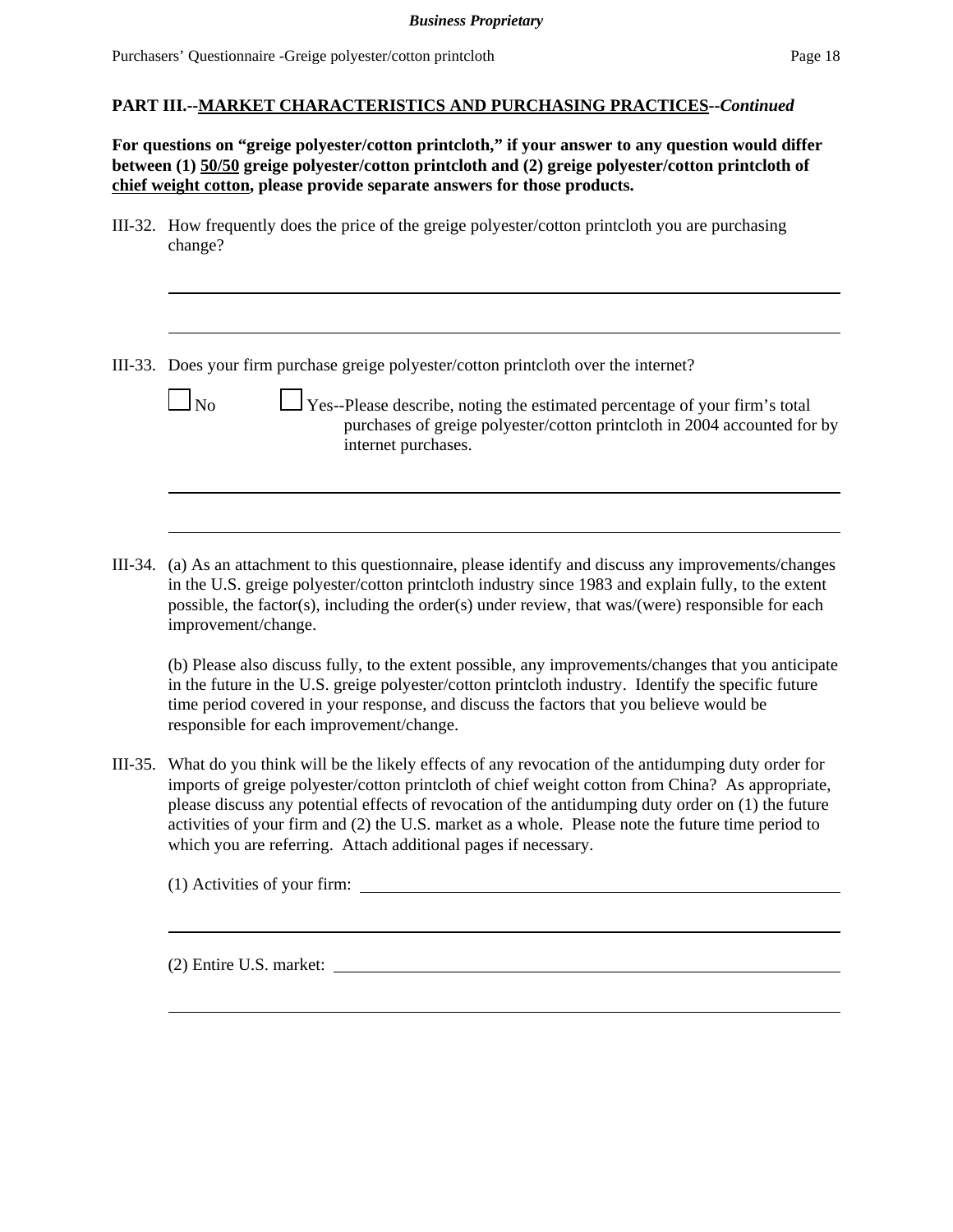#### **PART IV.--COMPARISONS BETWEEN IMPORTED AND U.S.-PRODUCED PRODUCT**

**For questions on "greige polyester/cotton printcloth," if your answer to any question would differ between (1) 50/50 greige polyester/cotton printcloth and (2) greige polyester/cotton printcloth of chief weight cotton, please provide separate answers for those products.**

IV-1. Please indicate the countries of origin for greige polyester/cotton printcloth for which your firm has actual marketing/pricing knowledge.

United States

China

Other countries (Please specify )

IV-2. Is greige polyester/cotton printcloth produced in the United States and in other countries used interchangeably (i.e., can they physically be used in the same applications)? Please indicate below, using "A" to indicate that the products from a specified country-pair are *always* interchangeable, "F" to indicate that the products are *frequently* interchangeable,"S" to indicate that the products are *sometimes* interchangeable,"N" to indicate that the products are *never* interchangeable, and "0" to indicate *no familiarity* with products from a specified country-pair.<sup>1</sup>

| Country-pair         | United States | China | Other countries |
|----------------------|---------------|-------|-----------------|
| <b>United States</b> |               |       |                 |
| China                |               |       |                 |

 1 For any country-pair producing greige polyester/cotton printcloth which is *sometimes or never* used interchangeably, please explain the factors that limit or preclude interchangeable use: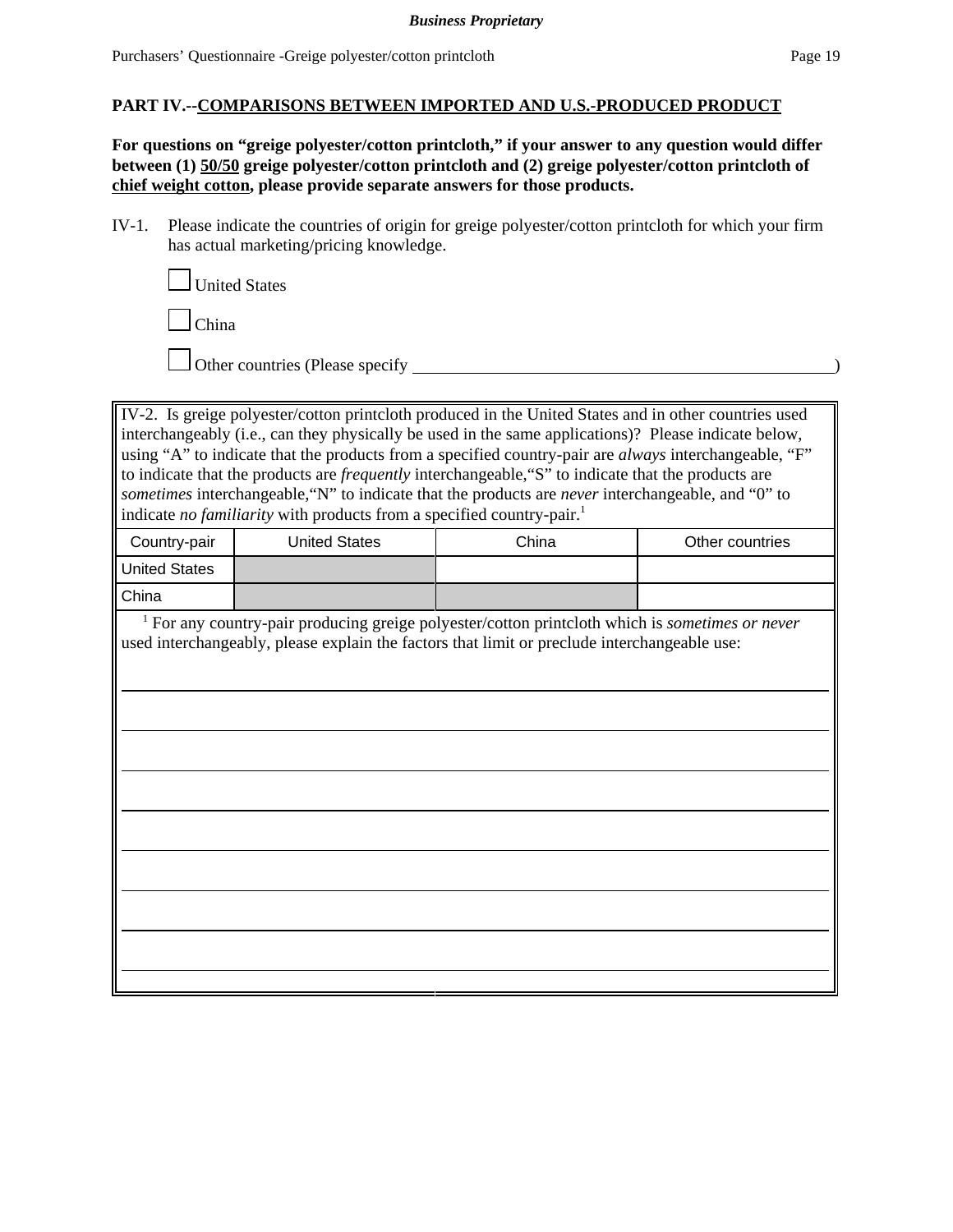### **PART IV.--COMPARISONS BETWEEN IMPORTED AND U.S.-PRODUCED PRODUCT--***Continued*

**For questions on "greige polyester/cotton printcloth," if your answer to any question would differ between (1) 50/50 greige polyester/cotton printcloth and (2) greige polyester/cotton printcloth of chief weight cotton, please provide separate answers for those products.** 

IV-3. Do you or your customers ever specifically order greige polyester/cotton printcloth from one country in particular over other possible sources of supply?

| ∣No |  |
|-----|--|

- $\Box$  Yes--Please identify all relevant countries (including the United States and both subject and nonsubject foreign countries) from which you or your customers prefer to order, and indicate why greige polyester/cotton printcloth from these countries is preferred over product from other countries (please note the specific product in your response).
- IV-4. Are certain grades/types/sizes of greige polyester/cotton printcloth available from only a single source (domestic or foreign, including both China and nonsubject countries)?

| $\Box$ No |  | $\Box$ Yes--Please identify the source and the grade/type/size. |
|-----------|--|-----------------------------------------------------------------|
|-----------|--|-----------------------------------------------------------------|

IV-5. If you purchased greige polyester/cotton printcloth from one source although a comparable product was available from another source at a lower price, please explain your reasons for doing so (please specify by country, including the United States and both China and nonsubject foreign countries). Possibilities might include transaction characteristics such as length of time to fill orders, minimum order size, reliability of supply, etc.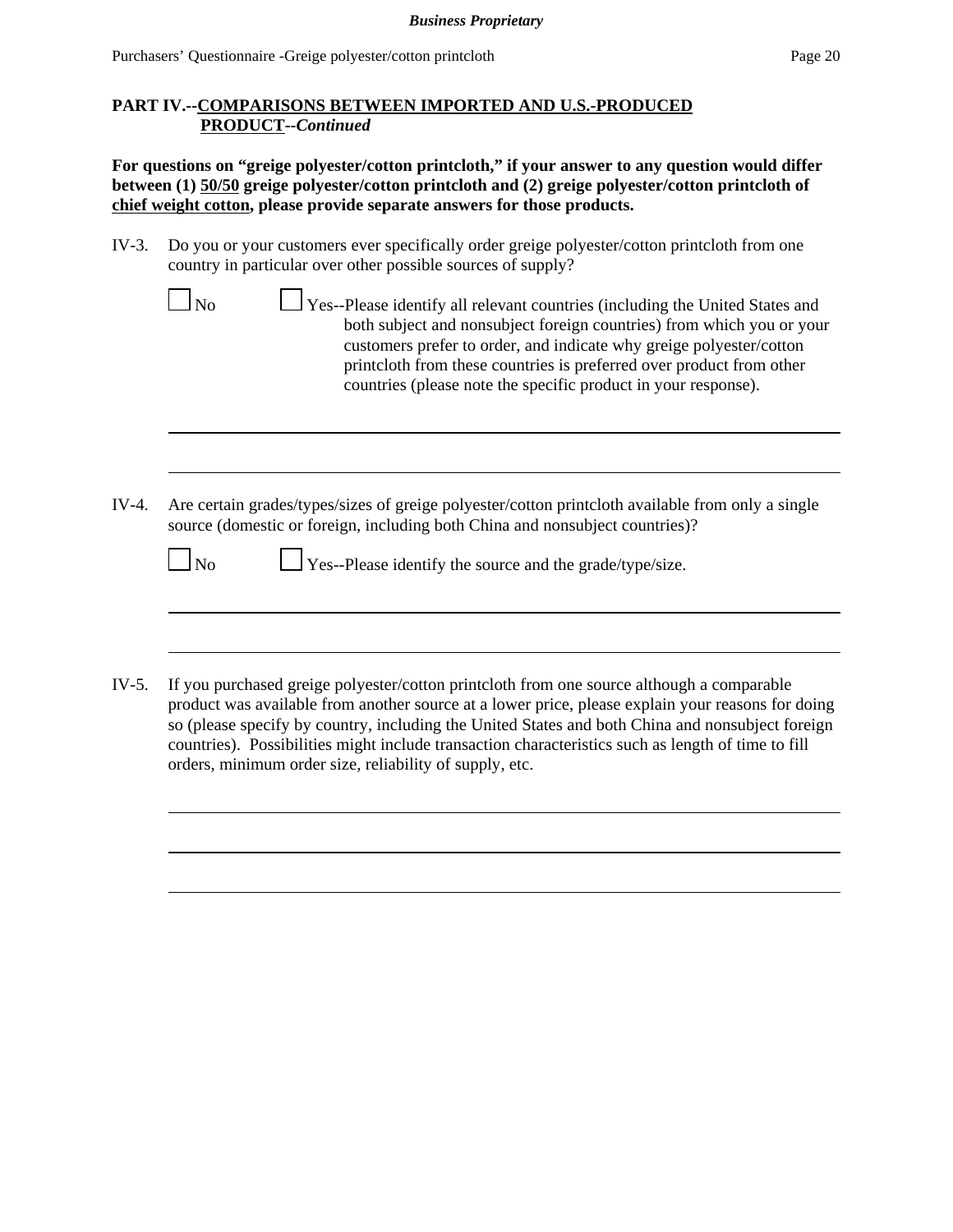### **PART IV.--COMPARISONS BETWEEN IMPORTED AND U.S.-PRODUCED PRODUCT--***Continued*

**For questions on "greige polyester/cotton printcloth," if your answer to any question would differ between (1) 50/50 greige polyester/cotton printcloth and (2) greige polyester/cotton printcloth of chief weight cotton, please provide separate answers for those products. If you purchase both 50/50 greige polyester/cotton printcloth and greige polyester/cotton printcloth of chief weight cotton, please photocopy this page and provide separate answers for the two products, indicating clearly to which product the answers apply.**

IV-6. For the factors listed below, please rate how greige polyester/cotton printcloth produced in each country you identified in your response to the first question in Part IV compares with greige polyester/cotton printcloth produced in each of the other countries you identified (including the United States and both China and nonsubject foreign countries). Copy this page as necessary to cover all possible country combinations and please attach any comments you care to make concerning your responses, especially in comparisons where you rate product from one country superior or inferior to product from another.



 $1$  A lower price is considered a superior price; a higher price would be an inferior price.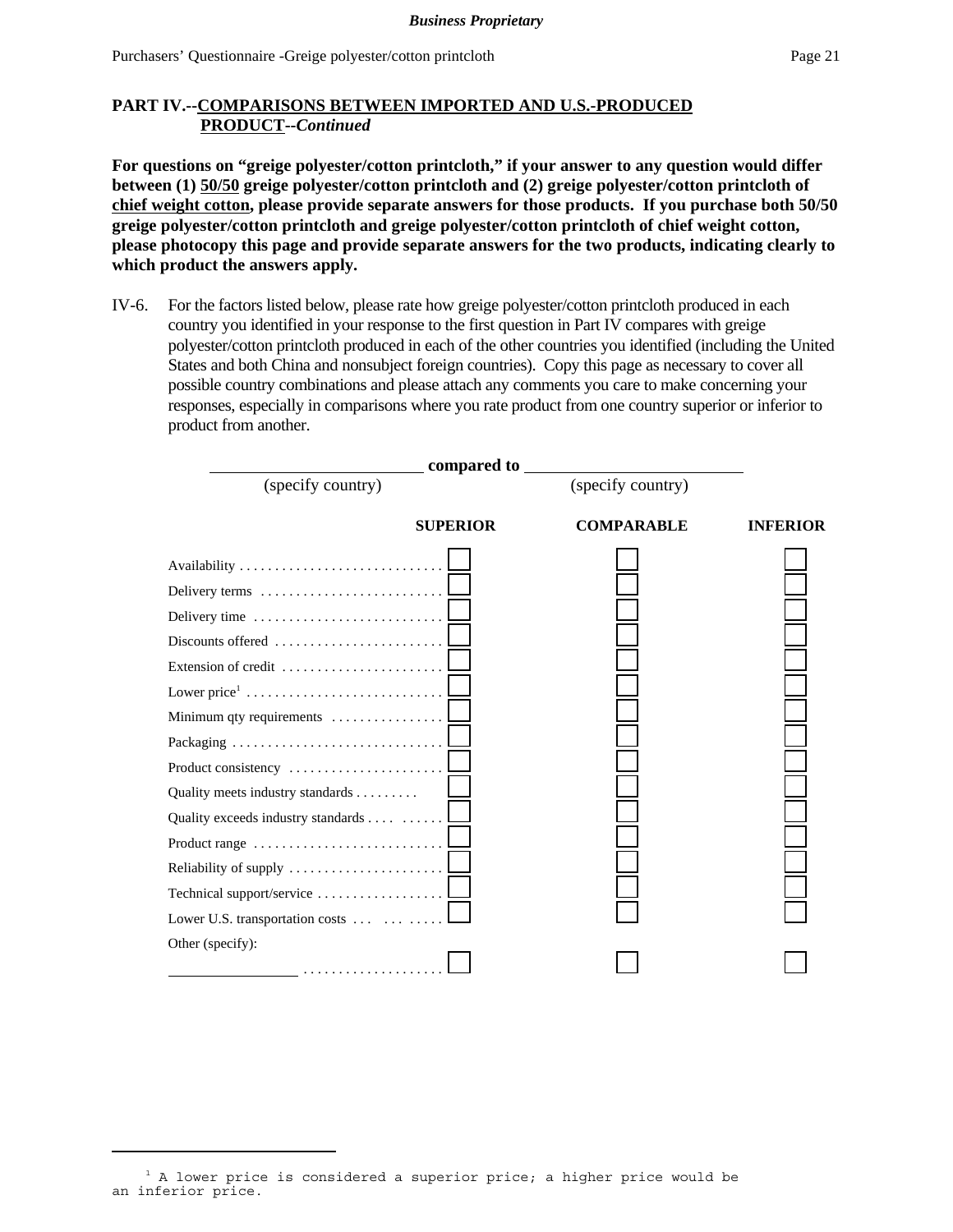### **PART IV.--COMPARISONS BETWEEN IMPORTED AND U.S.-PRODUCED PRODUCT--***Continued*

**For questions on "greige polyester/cotton printcloth," if your answer to any question would differ between (1) 50/50 greige polyester/cotton printcloth and (2) greige polyester/cotton printcloth of chief weight cotton, please provide separate answers for those products.** 

| IV-7. (a) How often does domestically produced greige polyester/cotton printcloth meet minimum |
|------------------------------------------------------------------------------------------------|
| quality specifications for your uses or your customers' uses?                                  |

|       | Always                                                           | $\Box$ Usually | $\Box$ Sometimes | Rarely or never                                                                                                                                                                                       |                        |
|-------|------------------------------------------------------------------|----------------|------------------|-------------------------------------------------------------------------------------------------------------------------------------------------------------------------------------------------------|------------------------|
|       | specifications for your uses or your customers' uses?            |                |                  | (b) How often does imported subject greige polyester/cotton printcloth meet minimum quality                                                                                                           |                        |
|       | $\Box$ Always                                                    | $\Box$ Usually | $\Box$ Sometimes | $\Box$ Rarely or never                                                                                                                                                                                |                        |
|       | specifications for your uses or your customers' uses?            |                |                  | (c) How often does imported nonsubject greige polyester/cotton printcloth meet minimum quality                                                                                                        |                        |
|       | Country $\Box$ Always                                            |                | $\Box$ Usually   | $\Box$ Sometimes                                                                                                                                                                                      | $\Box$ Rarely or never |
|       |                                                                  |                |                  | Country $\Box$ Always $\Box$ Usually $\Box$ Sometimes                                                                                                                                                 | $\Box$ Rarely or never |
|       | Country $\Box$ Always                                            |                | $\Box$ Usually   | $\Box$ Sometimes                                                                                                                                                                                      | $\Box$ Rarely or never |
| IV-8. | price of imported greige polyester/cotton printcloth from China? |                |                  | (a) Since 1983, has there been a change in the price of greige polyester/cotton printcloth? If so,<br>has the price of U.S.-produced greige polyester/cotton printcloth changed more or less than the |                        |
|       | No change in price                                               |                |                  |                                                                                                                                                                                                       |                        |

**Prices have changed by the same amount** 

 Price of U.S.-produced greige polyester/cotton printcloth has changed relative to the price of greige polyester/cotton printcloth from China

(b) If the price of U.S.-produced greige polyester/cotton printcloth has changed relative to the price of greige polyester/cotton printcloth from China, the price of U.S.-produced greige polyester/cotton printcloth is now relatively

 $\Box$ Higher  $\Box$  Lower